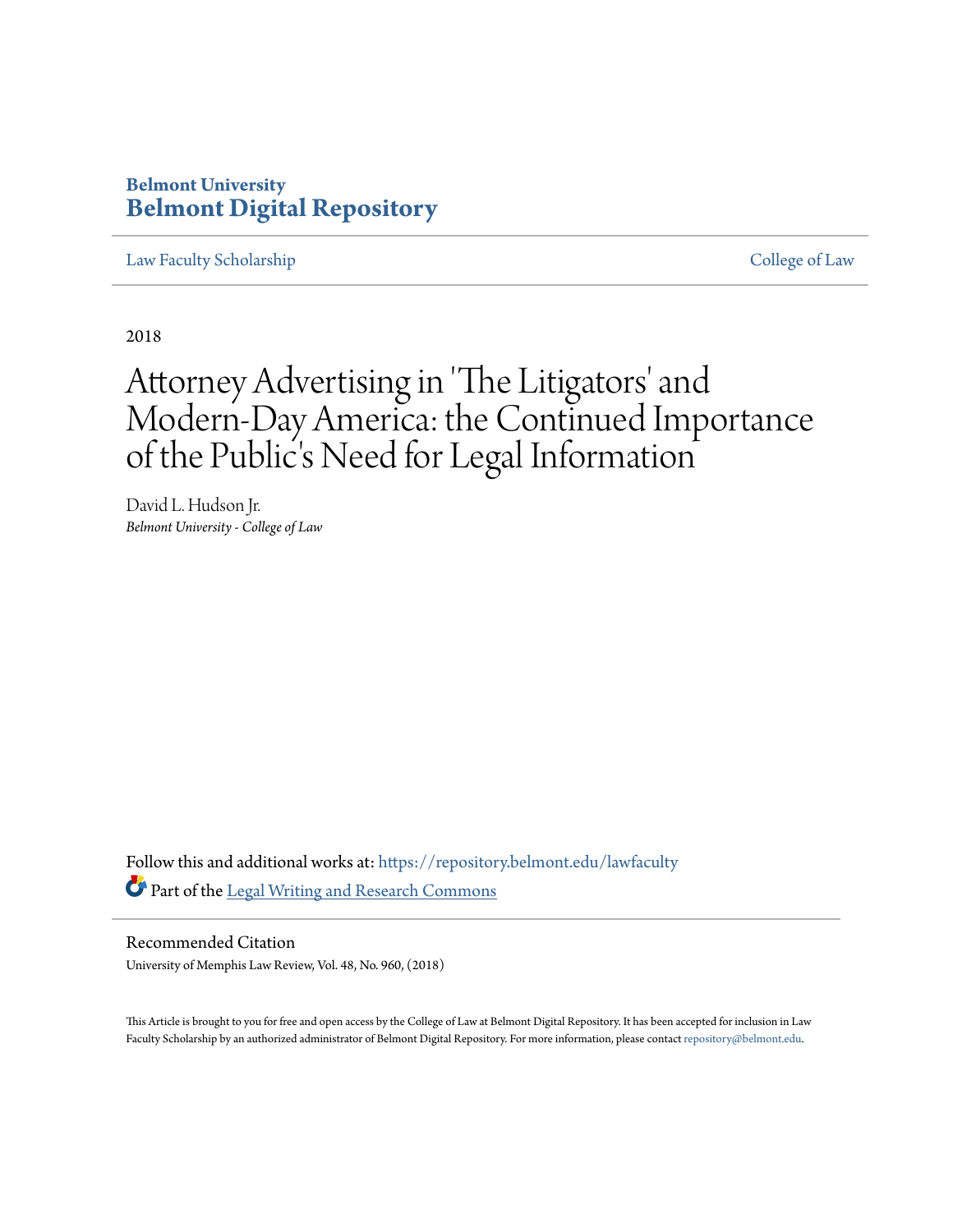# **Attorney Advertising in** *The Litigators* **and Modern-Day America: The Continued Importance of the Public's Need for Legal Information**

DAVID L. HUDSON, JR.\*

| II. ATTORNEY ADVERTISING IN THE LITIGATORS  962            |
|------------------------------------------------------------|
|                                                            |
|                                                            |
|                                                            |
|                                                            |
|                                                            |
|                                                            |
|                                                            |
|                                                            |
|                                                            |
|                                                            |
| IV. RESTRICTIONS ON ATTORNEY ADVERTISERS IN THE STATES 977 |
|                                                            |
|                                                            |
|                                                            |
|                                                            |

<sup>\*</sup> David L. Hudson, Jr. is a Visiting Associate Professor of Legal Practice at Belmont University College of Law, Justice Robert H. Jackson Legal Fellow with the Foundation for Individual Rights in Education (FIRE), the Newseum Institute Fellow for the First Amendment, and an Adjunct Professor at the Nashville School of Law. He also is an avid fan of John Grisham novels.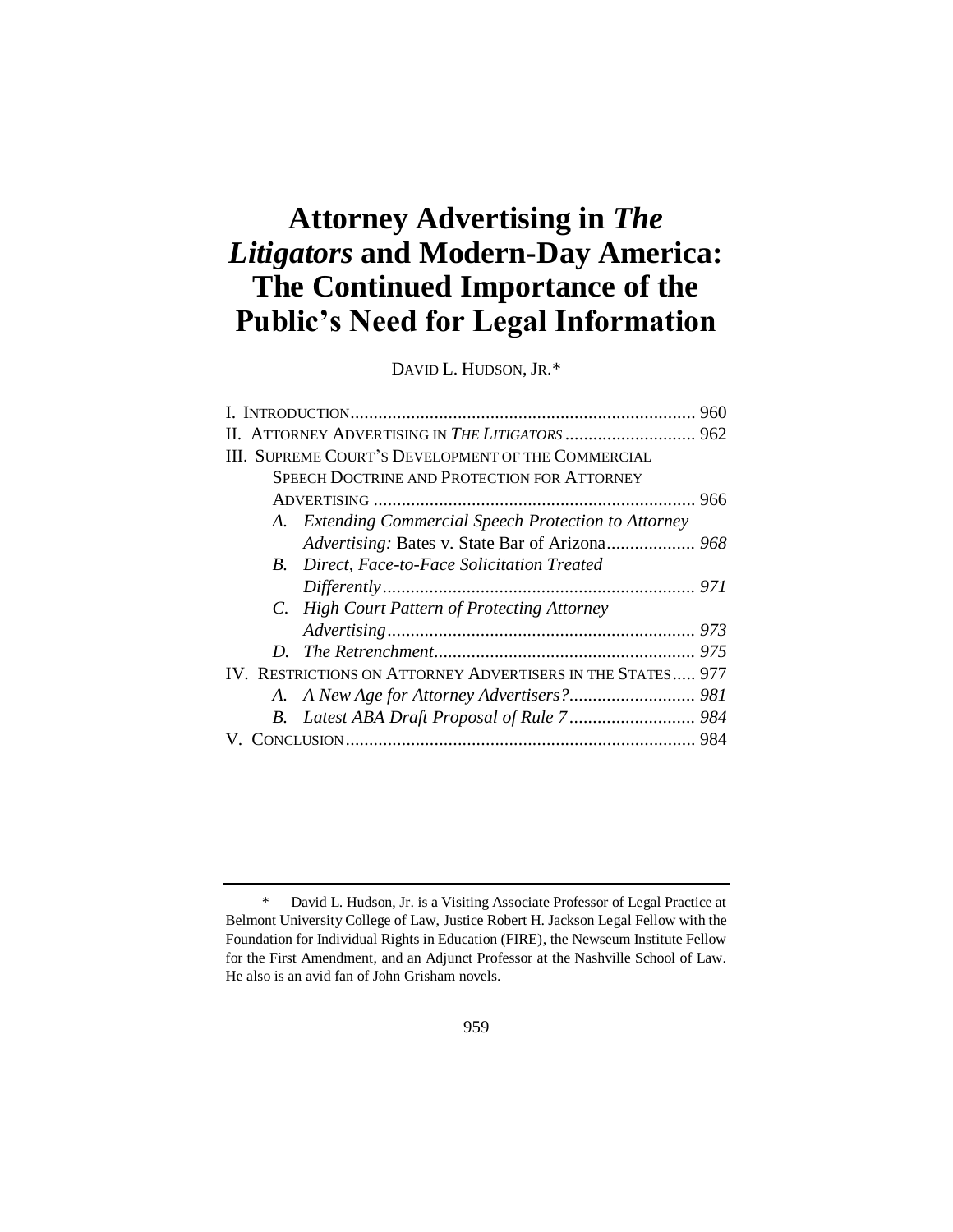#### <span id="page-2-0"></span>I. INTRODUCTION

You cannot avoid them. They are everywhere: attorney advertisements. You see them on television, billboards, buses, benches, magazines, newspapers, and even urinals in bars.<sup>1</sup> If you go online, you arguably see them even more with a dizzying array of marketing, branding, and other promotions. Many also engage in crazy and zany videos.<sup>2</sup> They show wreck videos, play Christmas jingles, employ talking dolls, resemble soap operas, or depict lawyers as superheroes. $3$  Some attorneys use sexually provocative ads. $4$  Some certainly can push the boundaries of good taste.<sup>5</sup> The nicknames some of these lawyers inspire interest or at least laughter. To name a few,

<sup>1.</sup> Stacy Barchenger, *Lawyer Banks on "DUI Dick" Name to Find Clients*, THE TENNESSEAN, https://www.tennessean.com/story/news/2014/12/30/lawyerbanks-dui-dick-name-find-clients/21062843/ (last updated Jan. 1, 2015, 8:18 PM) (describing a now-deceased attorney, V. Michael Fox, who had his ads placed above urinals in various bars in Middle Tennessee). Several years earlier, a state lawmaker introduced a bill in the Tennessee legislature to limit DUI lawyer ads. *See* Erik Schelzig, *Senate Measure Would Ban Lawyers from DUI Advertising*, MEMPHIS DAILY NEWS (Apr. 24, 2008), https://www.memphisdailynews.com/news/2008/apr/24/senate-measure-would-banlawyers-from-dui-advertising/.

<sup>2.</sup> *See, e.g.*, Kylie Madry, *Fort Worth's "Texas Law Hawk" Blows Up the Internet in Firework-Fueled Commercial*, DALLAS MORNING NEWS (July 6, 2017), https://www.dallasnews.com/news/fort-worth/2017/07/06/fort-worths-texas-lawhawk-blows-internet-firework-fueled-commercial (describing a lawyer commercial in which the lawyer set off fireworks that he had tied to himself).

<sup>3.</sup> *Supreme Court Won't Restrain Lawyer Ads*, MOBILE PRESS-REGISTER, Mar. 3, 2009, at B3; Joseph Goldstein, *Superhero Lawyer Ads Are Ruled Fit for TV*, N.Y. SUN (July 24, 2007), https://www.nysun.com/new-york/superhero-lawyer-adsare-ruled-fit-for-tv/58989/.

<sup>4.</sup> *See generally* Steven A. Delchin & Sean P. Costello, *Show Me Your Wares: The Use of Sexually Provocative Ads to Attract Clients*, 30 SETON HALL L. REV. 64 (1999) (analyzing the ethics of lawyers' uses of sexually themed advertisements to attract clients).

<sup>5.</sup> Anna Massoglia, *Lawyer Videos That Push the Boundaries of Dignity and Good Taste*, LAWYERIST.COM (Nov. 25, 2016), https://lawyerist.com/attorney-adsthat-pushed-the-bar/.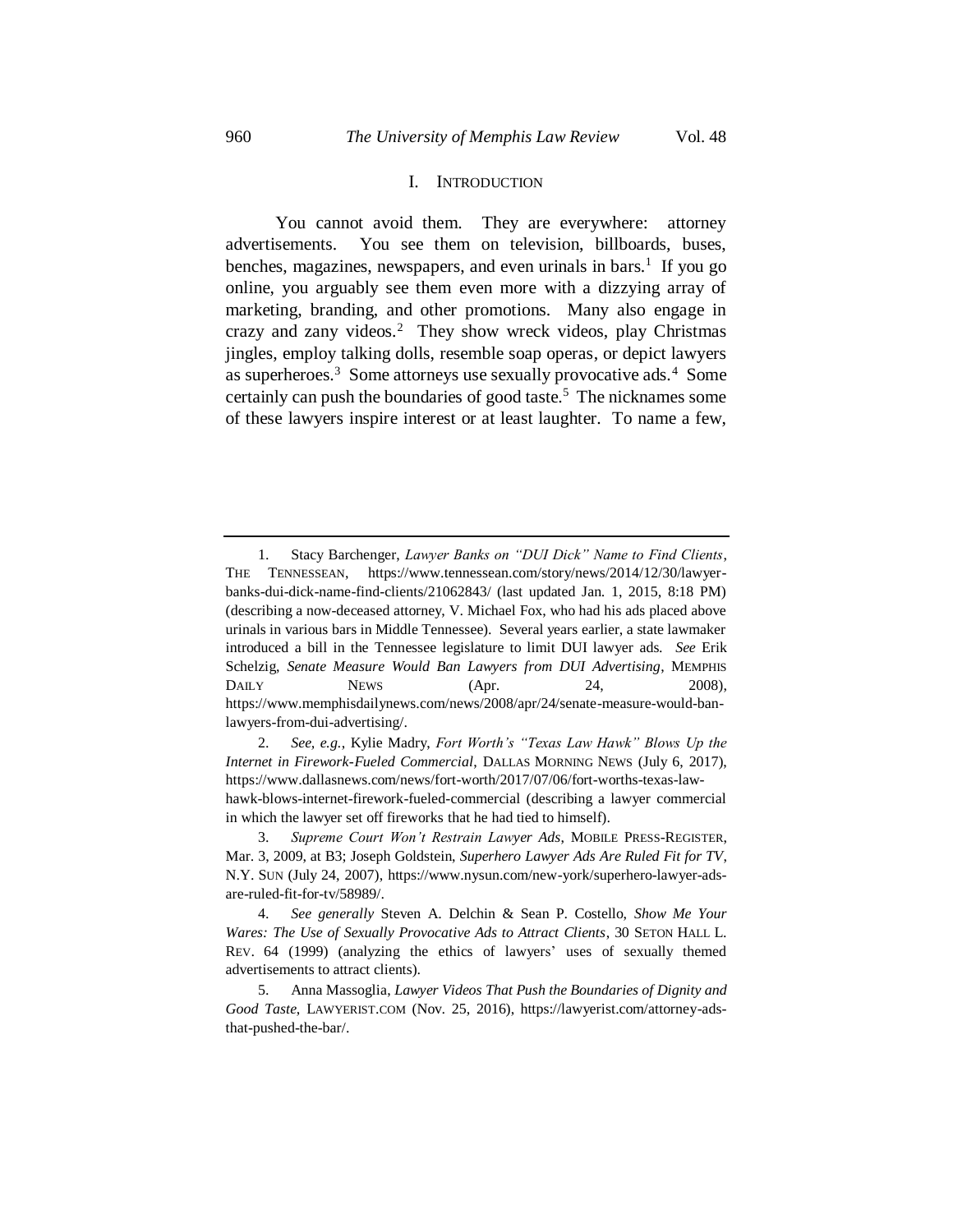there are "the Alabama Hammer,"<sup>6</sup> "the Texas Law Hawk,"<sup>7</sup> and "DUI Dick."<sup>8</sup>

It is not about laughs but serious dollars. Some lawyers contribute literally millions of dollars to increase their brand through phone numbers, domain names, and other venues.<sup>9</sup> For example, an enterprising California-based attorney has spent millions marketing his brand "No Cuffs."<sup>10</sup> A New Orleans-based attorney spends \$1 million per month in television advertising.<sup>11</sup> In 2015, personal injury attorneys spent more than \$892 million.<sup>12</sup> A year later, the total was close to \$1 billion.<sup>13</sup> Attorney advertising has become more than ubiquitous in modern America.

<span id="page-3-0"></span>This Essay addresses the phenomenon of attorney advertising from several vantage points. Part II of the Essay addresses how bestselling author John Grisham depicts attorney advertising in his great book *The Litigators*. Part III discusses the legal framework of how the U.S. Supreme Court protected attorney advertising as a form of protected commercial speech. Part IV addresses how the states and bar regulators have treated attorney advertising. Finally, Part V addresses the recent Association of Professional Responsibility Lawyers Report and the American Bar Association's proposed

8. Barchenger, *supra* not[e 1.](#page-2-0)

9. Daniel Fisher, *Lawyers Bump Advertising Spending to \$890 Million in Quest for Clients*, FORBES (Oct. 27, 2015, 8:21 AM), https://www.forbes.com/sites/danielfisher/2015/10/27/lawyers-bump-advertising-

spending-to-890-million-in-quest-for-clients/.

10. David L. Hudson, Jr., *NoCuffs, Big Bills: Firm Spends Millions on Marketing*, AM. B. ASS'N J., Jan. 2015, at 33, http://www.abajournal.com/magazine/article/nocuffs\_big\_bills.

11. Victor Li, *Legal Advertising Blows Past \$1 Billion and Goes Viral*, AM. B. Ass'N J., Apr. 2017, at 35–36, http://www.abajournal.com/magazine/article/legal\_advertising\_viral\_video.

12. Sick of Lawsuits, *Personal Injury Lawyers Spend More in Advertisements than Super Bowl Advertisers*, SOUTHEAST TEX. REC. (Feb. 11, 2016, 4:56 PM), https://setexasrecord.com/stories/510663103-personal-injury-lawyers-spend-morein-advertisements-than-super-bowl-advertisers.

13. Li, *supra* note [11,](#page-3-0) at 36.

<sup>6.</sup> MIKE SLOCUMB LAW FIRM, http://www.slocumblaw.com/alabamahammer-741 (last visited Mar. 25, 2018).

<sup>7.</sup> LAW HAWK: BRYAN E. WILSON, ATTORNEY AT LAW, http://texaslawhawk.com/ (last visited Mar. 25, 2018).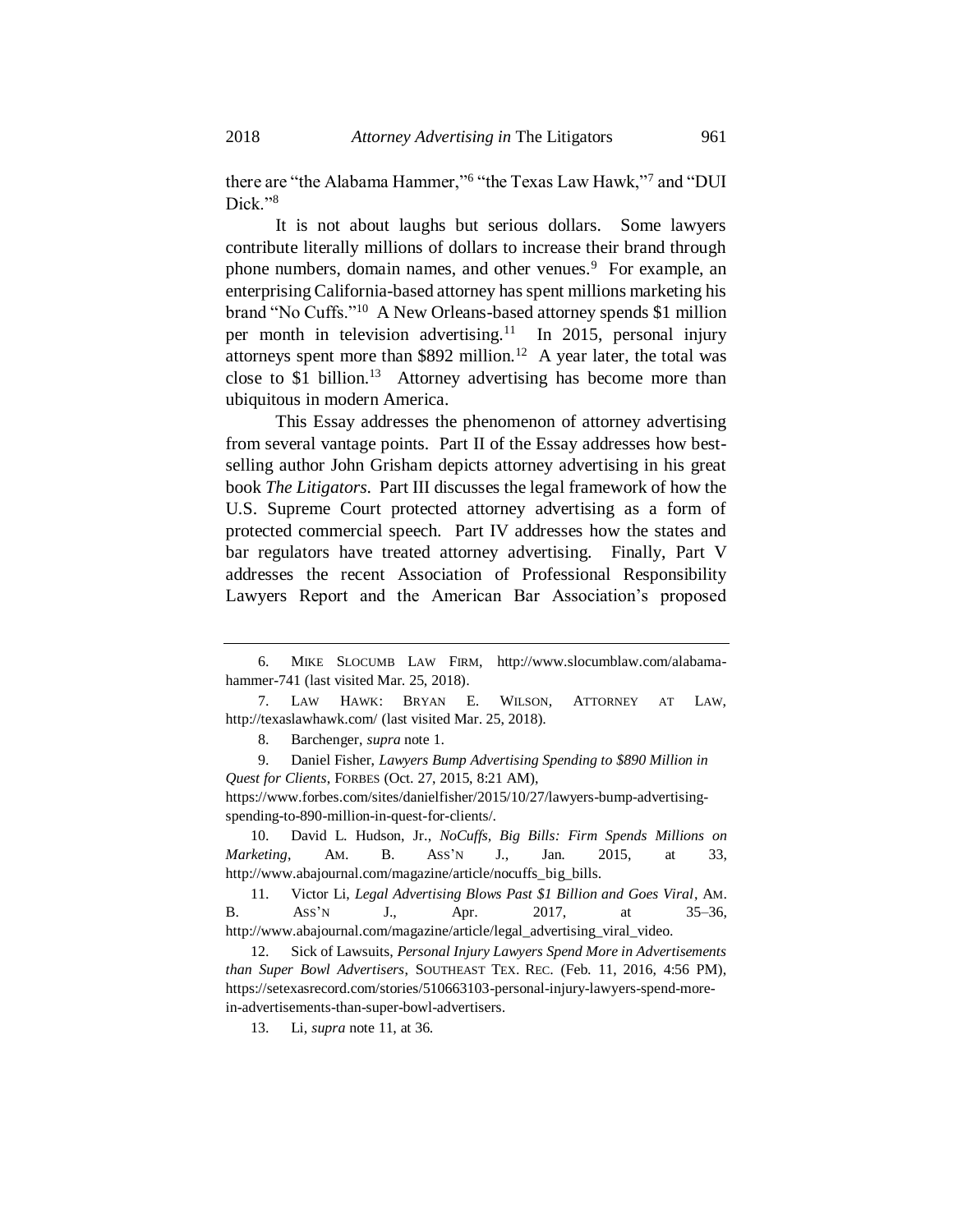changes to the ABA Model Rules of Professional Conduct regarding attorney advertising. Part V briefly concludes.

#### <span id="page-4-0"></span>II. ATTORNEY ADVERTISING IN *THE LITIGATORS*

In *The Litigators*, the great John Grisham depicts a small law firm, Finley & Figg, that flouts the rules of professional conduct regarding attorney advertising to expand its business. Finley & Figg engaged in a variety of solicitous schemes, a few ethical and many others not so much.

For example, Wallis ("Wally") Figg impersonated a doctor and engaged in the most direct form of face-to-face solicitation, "hovering over" a patient in her hospital bed.<sup>14</sup> For this form of "blatant solicitation," he received a reprimand from the state bar association.<sup>15</sup> Undeterred, Wally would send flowers and letters to widows.<sup>16</sup> He drove by funeral homes looking for clients.<sup>17</sup> He and his senior partner, Oscar Finley ("Finley"), literally scrambled over other lawyers to sign up accident victims in the street.<sup>18</sup> Finley stopped by a police station where his cousin shuffled accident reports.<sup>19</sup>

Finley & Figg were "ambulance chasers" in the truest sense of the term.<sup>20</sup> They even named their dog "AC" after the term.<sup>21</sup> Wally particularly enjoyed the hustle and bustle of advertising, though perhaps because of age they eschewed online advertising. As the irascible office manager Rochelle said, "He advertised so much, in so many ways, and in so many odd places that it was impossible to keep up with him."<sup>22</sup> He advertised on park benches, high school football

20. Ambulance chasing is a long-used term in the legal profession that refers to attorneys who violate anti-solicitation rules to obtain clients. Usually, the term applies to aggressive personal injury plaintiffs' attorneys who violate anti-solicitation rules. *See* Hildebrand v. State Bar of Cal., 225 P.2d 508, 519–20 (Cal. 1950) (Traynor, J., concurring) (describing problems of ambulance chasing).

<sup>14.</sup> JOHN GRISHAM, THE LITIGATORS 4 (2011).

<sup>15.</sup> *Id.* at 75.

<sup>16.</sup> *Id.* at 29.

<sup>17.</sup> *Id.* at 40–41.

<sup>18.</sup> *Id.* at 57.

<sup>19.</sup> *Id.* at 12.

<sup>21.</sup> GRISHAM, *supra* not[e 14,](#page-4-0) at 56.

<sup>22.</sup> *Id.* at 45.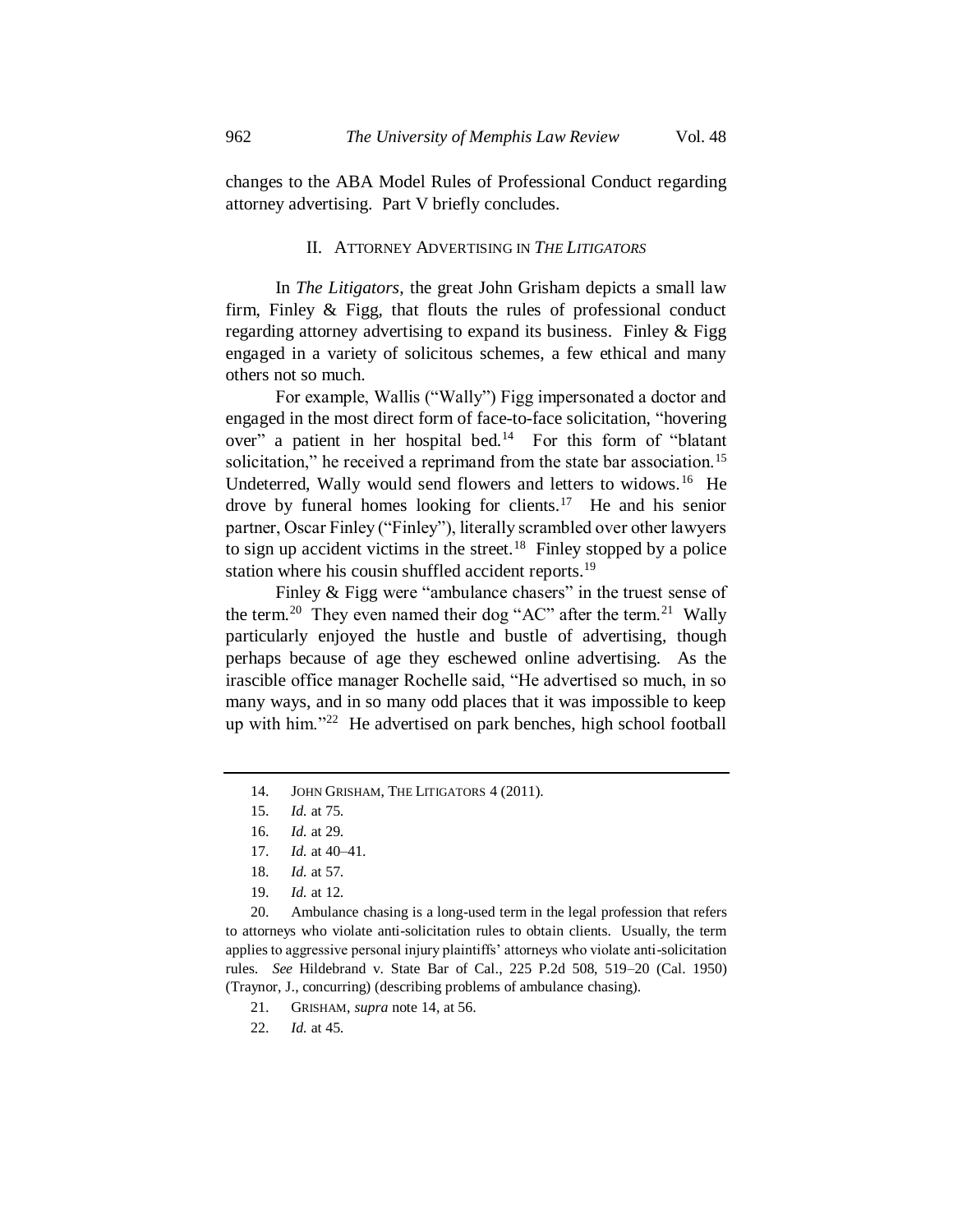programs, telephone poles, bingo cards, church bulletins, Rotary Club raffles, coupons, and elsewhere.<sup>23</sup> The firm even advertised on the side of buses.<sup>24</sup> Indeed, that was how the unsuspecting big-firm burnout David Zinc ("Zinc") discovered his future colleagues.<sup>25</sup> As he branched into products liability law, Wally left "Beware of Krayoxx!" brochures in restaurant bathrooms.<sup>26</sup>

Wally could never convince Finley to go all-in on advertising. Wally wanted to advertise via television and billboards, even picking out the perfect location, but the less audacious Finley refused.<sup>27</sup>

Grisham writes that "a siren from an ambulance always quickened [Wally's] pulse."<sup>28</sup> He describes the "murky world of client solicitation."<sup>29</sup> Wally even admitted that he often engaged in "false" advertising."<sup>30</sup> A key example was Wally introducing the new, young Zinc as a "mass tort specialist" when the young attorney had never handled a products liability case.<sup>31</sup>

Zinc had no illusions that his new bosses were the most ethical sort. He admitted to his wife that "I doubt if they spend much time discussing ethics."<sup>32</sup> Zinc, however, realized that Finley & Figg served a higher purpose: they helped real people with real legal problems.<sup>33</sup> He told his frustrated father, a distinguished jurist: "That's the beauty of street law—you meet the clients face-to-face, you get to know them, and, if things work out, you get to help them."<sup>34</sup>

Once he successfully prevailed in a products liability case, Zinc had the leverage to force the firm to change names—Finley, Figgs & Zinc—and eliminate its advertisements on bus benches, bingo cards, and billboards.<sup>35</sup> A "Marketing Committee" consisting of only Zinc

- 28. *Id.* at 18.
- 29. *Id.* at 28.
- 30. *Id.* at 54.
- 31. *Id.* at 85.
- 32. *Id.* at 101.
- 33. *Id.* at 122.
- 34. *Id.*
- 35. *Id.* at 380–81.

<sup>23.</sup> *Id.* at 2–3, 45.

<sup>24.</sup> *Id.* at 2.

<sup>25.</sup> *Id.* at 53.

<sup>26.</sup> *Id.* at 170.

<sup>27.</sup> *Id.* at 3.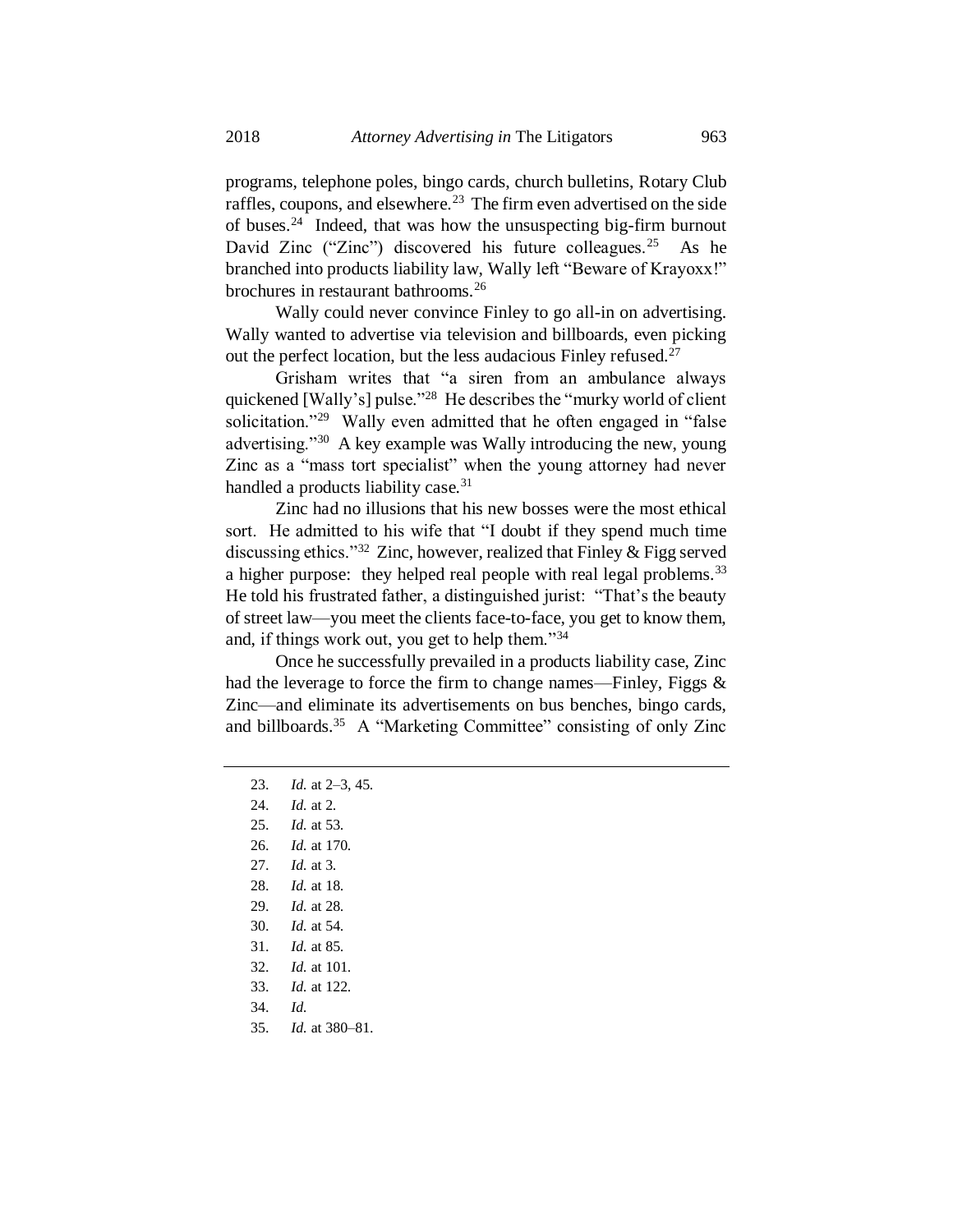wielded veto power over any proposed firm advertisements.<sup>36</sup> Wally and Finley, however, were burnt out on the practice of law; thus, Zinc left the firm after only a year to form his own firm.<sup>37</sup>

Many may think that Grisham exaggerated the conduct of the fictitious Finley & Figg. Sadly, lawyers have engaged in similar conduct. For example, an attorney in Ohio entered the hospital rooms of a young woman lain up in traction and tried to sign her up as a client.<sup>38</sup> Another attorney in Kansas obtained a list of people thinking of selling their home, mailed them all letters, and offered his services as an attorney.<sup>39</sup> A New Jersey attorney instructed his office manager and runner to contact accident victims on the day of their accident to try to procure their business.<sup>40</sup> Another New Jersey lawyer sent a solicitation letter to the father of an airplane crash victim. $41$  One attorney earned the moniker "the Master of Disaster" because he frequented disaster sites around the world to sign up clients.<sup>42</sup>

Some of these egregious actions are quite recent. In late 2016, a Texas-based law firm allegedly solicited family members of children injured in a bus crash in Chattanooga, Tennessee.<sup>43</sup> One of the firm's investigators went to a funeral home only four days after the crash.<sup>44</sup> In December 2017, the Tennessee Attorney General filed a lawsuit against the firm.<sup>45</sup> Similarly, a lawyer in Florida received 18 months'

42. Maura Dolan, *Fresh on the Heels of Trouble: Ambulance Chasing Lawyers Are Getting More Aggressive. Some Pay Tipsters or Use Telemarketing. One Attorney, the "Master of Disaster," Flies Around the World to Catasrophes*, L.A. TIMES (Oct. 13, 1993), http://articles.latimes.com/1993-10-13/news/mn-45319\_1\_ambulance-chasing-lawyers/2.

43. *Attorney General Files Lawsuit Against Predatory Law Firm Targeting Grieving Families*, CHATTANOOGAN (Apr. 26, 2017) [hereinafter *Attorney General Files Lawsuit*], http://www.chattanoogan.com/2017/4/26/346921/Attorney-General-Files-Lawsuit-Against.aspx.

44. Zack Peterson, *Cashing in on Grief*, CHATTANOOGA TIMES FREE PRESS, (Dec. 18, 2016), http://www.pressreader.com/usa/chattanooga-times-freepress/20161218/281479276061261.

45. *Attorney General Files Lawsuit*, *supra* not[e 43.](#page-6-0)

<span id="page-6-0"></span><sup>36.</sup> *Id.* at 381.

<sup>37.</sup> *Id.* at 384–85.

<sup>38.</sup> Ohrahlik v. Ohio State Bar Ass'n, 436 U.S. 447, 450 (1978).

<sup>39.</sup> State v. Moses, 642 P.2d 1004, 1005 (Kan. 1982).

<sup>40.</sup> *In Re* Pajerrowski, 721 A.2d 992, 992–94 (N.J. 1998).

<sup>41.</sup> *In Re* Anis, 599 A.2d 1265, 1267 (N.J. 1992).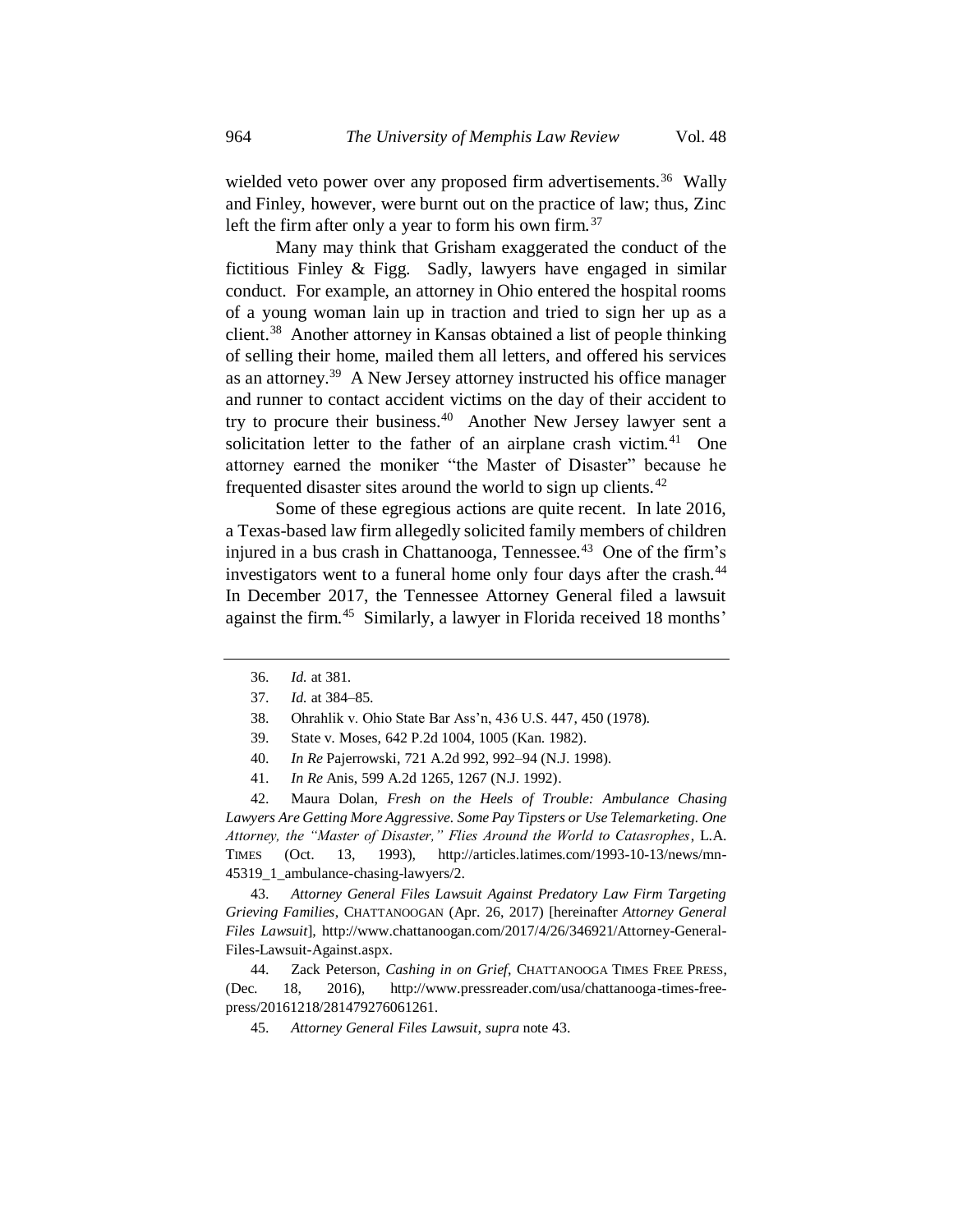probation and 150 hours of community service for improperly contacting an accident victim, which is a third-degree felony under a Florida statute.<sup>46</sup>

Many lawyers have moved to cyberspace with aggressive advertising. "Ambulance chasing is now taking place in cyberspace," writes Bob Buckley.<sup>47</sup> "Hungry lawyers  $\dots$  are now using the Internet to hustle cases."<sup>48</sup> Others have engaged in the seedy world of "competitive keyword advertising."<sup>49</sup> Under this process, lawyers purchase keyword ads to ensure that their names or firm names pop up first when consumers type in certain words.<sup>50</sup> In competitive keyword advertising, lawyers will buy the name of another lawyer or law firm as a keyword, and online searches for the competitor's name will direct Internet users to the purchaser's domain instead. 51

Many practitioners still view lawyer advertising as a cesspool of hyperbolic, self-laudatory, and potentially misleading puffery.<sup>52</sup> Others claim that some attorney ads, particularly those seeking prospective clients in suits against drug manufacturers, may even be harmful.<sup>53</sup> One commentator says that they "invoke fear and emotional paralysis in some patients."<sup>54</sup> Grisham appears to support this point of

50. David L. Hudson, Jr., *Texas Lawyers May Use Competitors' Names in Keyword Marketing*, AM. B. ASS'N J. (Nov. 2016), http://www.abajournal.com/magazine/article/search\_engine\_marketing\_legal\_ethics

.

<sup>46.</sup> Gary Blankenship, *Unlawful Solicitation Is Taken Very Seriously: Board Panel Is Considering Even Stronger Methods of Enforcement*, FLA. B. NEWS, May 1, 2016, at 1.

<sup>47.</sup> Bob Buckley, *Lawyers Hustling Work Online a New Low*, THE EXAMINER, Dec. 7, 2011, at B7.

<sup>48.</sup> *Id*.

<sup>49.</sup> *See generally* Eric Goldman & Angel Reyes III, *Regulation of Lawyers' Use of Competitive Keyword Advertising*, 2016 U. ILL. L. REV. 103 (2016).

<sup>51.</sup> *Id.*

<sup>52.</sup> Ralph H. Brock, *"This Court Took a Wrong Turn with* Bates*": Why the Supreme Court Should Revisit Lawyer Advertising*, 7 FIRST AMEND. L. REV. 145, 198 (2009); M.H. Gertler, *Lawyer Advertising Point: Enough Is Enough*, 64 LA. BAR J. 110, 110–13 (2016).

<sup>53.</sup> Daniel M. Schaffzin, *Warning: Lawyer Advertising May Be Hazardous to Your Health! A Call to Fairly Balance Solicitation of Clients in Pharmaceutical Litigation*, 8 CHARLESTON L. REV. 319, 325 (2013).

<sup>54.</sup> Melissa Landry, *Often Misleading and Sometimes Dangerous, Lawyer Ads Should be Regulated*, THE DONALDSONVILLE CHIEF, Mar. 2, 2017, at A4.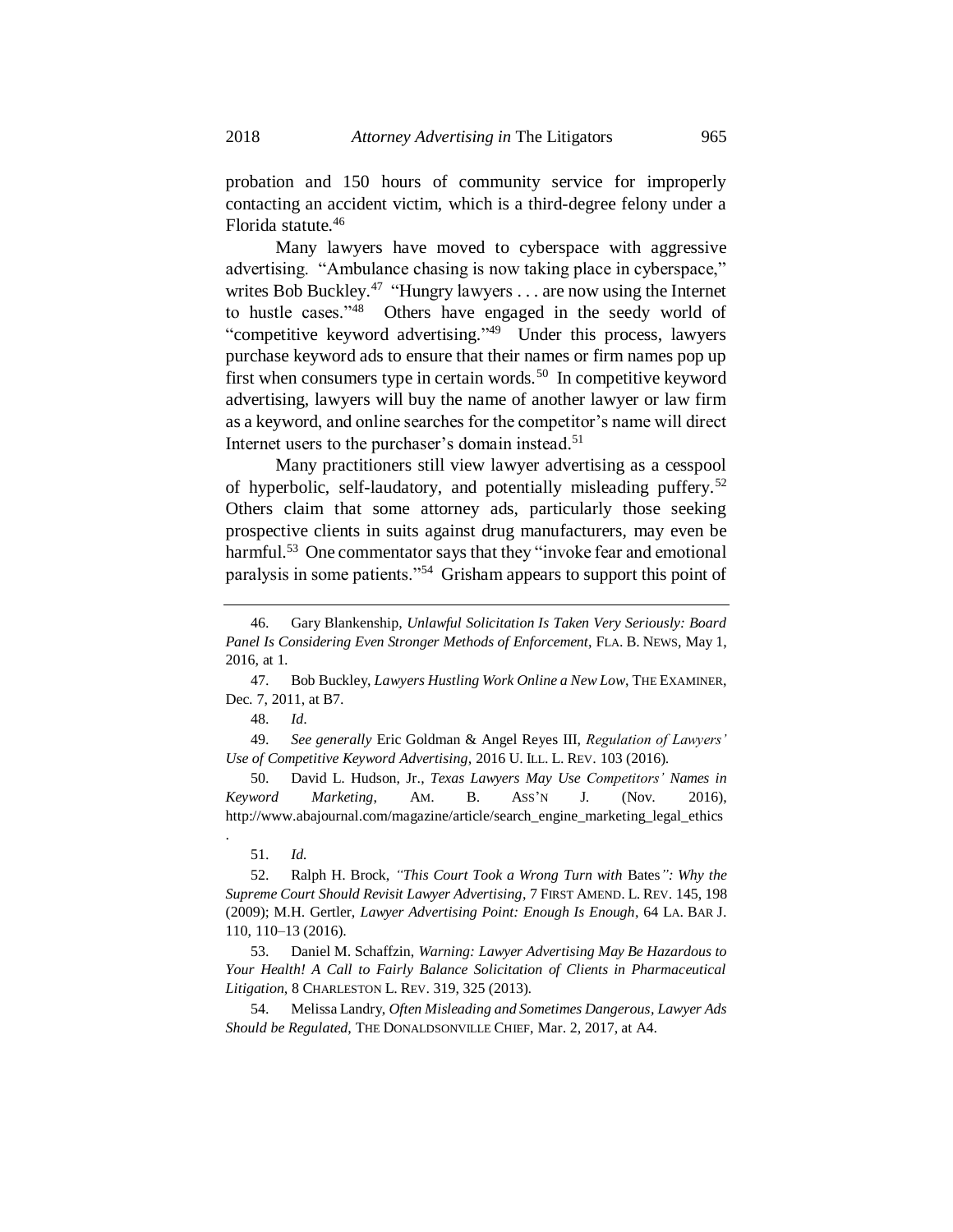view in *The Litigators*, using Figg & Finley as a caricature of the lawyers who are ambulance chasers. This view has some merit. It is undeniable that some lawyers cross the line with their excessive solicitations and distasteful ads. Attorney advertisers, however, have a valuable ally on their side: the First Amendment of the United States Constitution. Attorney advertising also serves a purpose of the highest order: informing consumers of their legal rights.

### III. SUPREME COURT'S DEVELOPMENT OF THE COMMERCIAL SPEECH DOCTRINE AND PROTECTION FOR ATTORNEY ADVERTISING

The United States Supreme Court has recognized both the need to regulate attorney advertising and its role in helping consumers learn about legal assistance.<sup>55</sup> Originally, commercial speech received no free-speech protection at all. In 1942, for example, the U.S. Supreme Court rejected the free-speech claims of an industrious entrepreneur named F.J. Chrestensen who sought to advertise his World War I submarine through handbills he distributed on New York City streets. City officials informed Chrestensen that his activities violated the Sanitary Code, which prohibited commercial handbills.<sup>56</sup> The resourceful Chrestensen then printed double-sided handbills, detailing his dispute with city officials on one side and his commercial speech on the other side.<sup>57</sup>

The U.S. Supreme Court rejected Chrestensen's attempts at injecting political speech into his leaflets, declaring "[w]e are equally clear that the Constitution imposes no such restraint on government as respects purely commercial advertising."<sup>58</sup> The Court "plucked the commercial speech doctrine out of thin air."<sup>59</sup> If the Supreme Court granted First Amendment protection to any form of advertisement, such as the famous editorial advertising "Heed Their Rising Voices"

<sup>55.</sup> *See generally* Bates v. State Bar of Ariz., 433 U.S. 350 (1977).

<sup>56.</sup> Valentine v. Chrestensen, 316 U.S. 52, 53 (1942) (referencing N.Y.C. Sanitary Code § 318).

<sup>57.</sup> *Id.* at 52–53.

<sup>58.</sup> *Id.* at 54.

<sup>59.</sup> Alex Kozinski & Stuart Banner, *Who's Afraid of Commercial Speech?*, 76 VA. L. REV. 627, 627 (1990).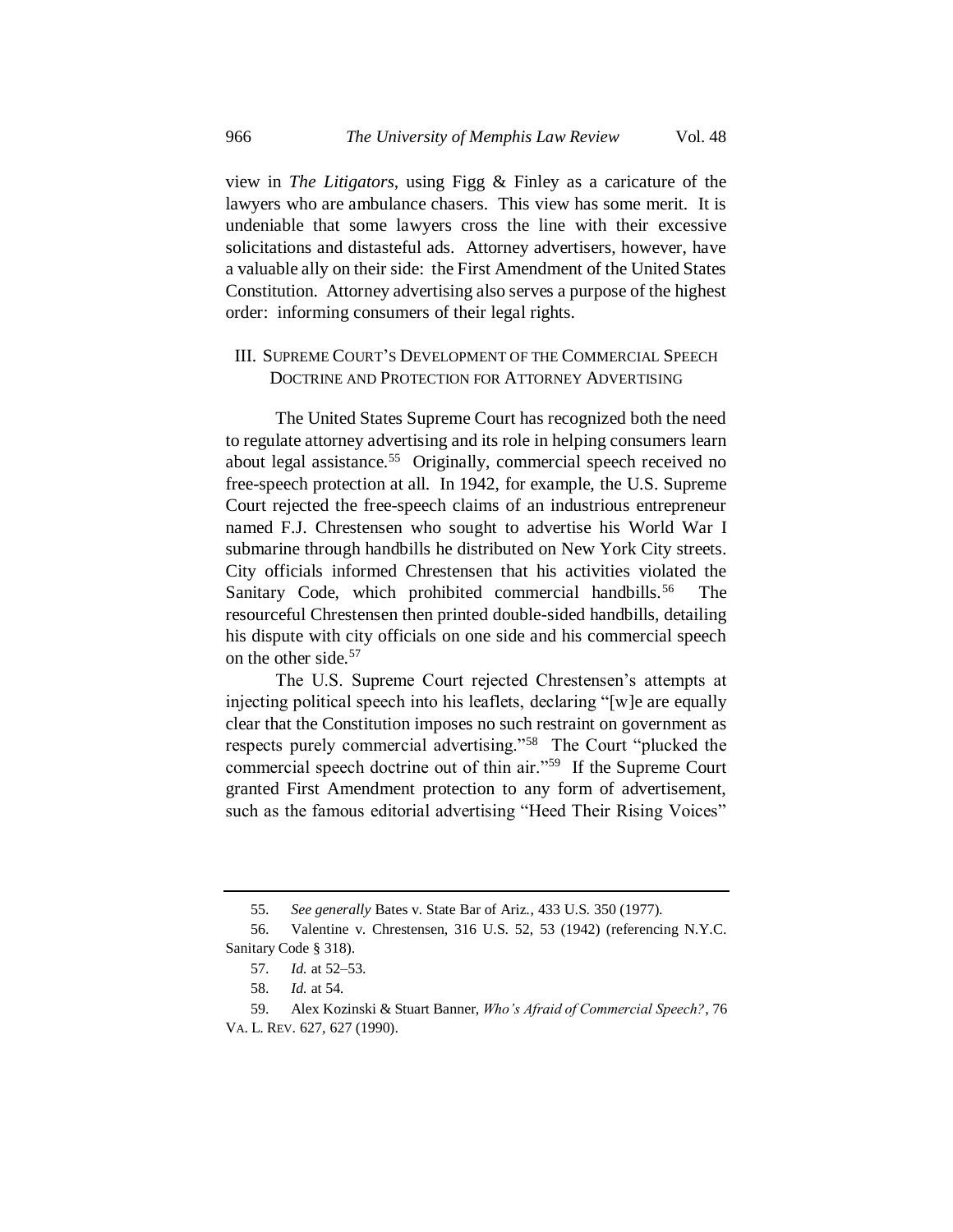in *New York Times Co. v. Sullivan*, the Court justified it by stating that the ad did more than propose a commercial transaction. $60$ 

In the mid-1970s, the U.S. Supreme Court ruled that commercial speech was entitled to First Amendment protection. The seminal case was *Virginia State Board of Pharmacy v. Virginia Citizens Consumer Council, Inc*. 61 The case examined a Virginia law prohibiting pharmacists from advertising prescription drug prices; Virginia asserted that allowing such advertisements would demean the professionalism of the pharmacy profession.<sup>62</sup> In striking down the statute as a violation of the First Amendment, Justice Harry Blackmun, writing for the majority, stressed the importance of the information to consumers: "When drug prices vary as strikingly as they do, information as to who is charging what becomes more than a convenience. It could mean the alleviation of physical pain or the enjoyment of basic necessities."<sup>63</sup>

Justice Blackmun also emphasized society's strong interest in the "free flow of commercial information"<sup>64</sup> and that such a free flow was "indispensable" in a market economy based on private choices.<sup>65</sup> The high professional standards and regulations of the pharmacist profession addressed the state's concerns with professionalism.<sup>66</sup> Justice Blackmun then authored a time-honored passage in response to the idea that the Commonwealth of Virginia was simply acting in the best interests by protecting its citizens. He wrote:

There is, of course, an alternative to this highly paternalistic approach. That alternative is to assume that this information is not in itself harmful, that people will perceive their own best interests if only they are well

- 64. *Id.* at 764.
- 65. *Id.* at 765.
- 66. *Id.* at 768.

<sup>60.</sup> *See, e.g.*, New York Times Co. v. Sullivan, 376 U.S. 254, 266 (1964) ("The publication here was not a 'commercial' advertisement in the sense in which the word was used in *Chrestensen*. It communicated information, expressed opinion, recited grievances, protested claimed abuses, and sought financial support on behalf of a movement whose existence and objectives are matters of the highest public interest and concern.").

<sup>61.</sup> 425 U.S. 748 (1976).

<sup>62.</sup> *Id.* at 766.

<sup>63.</sup> *Id.* at 763–64.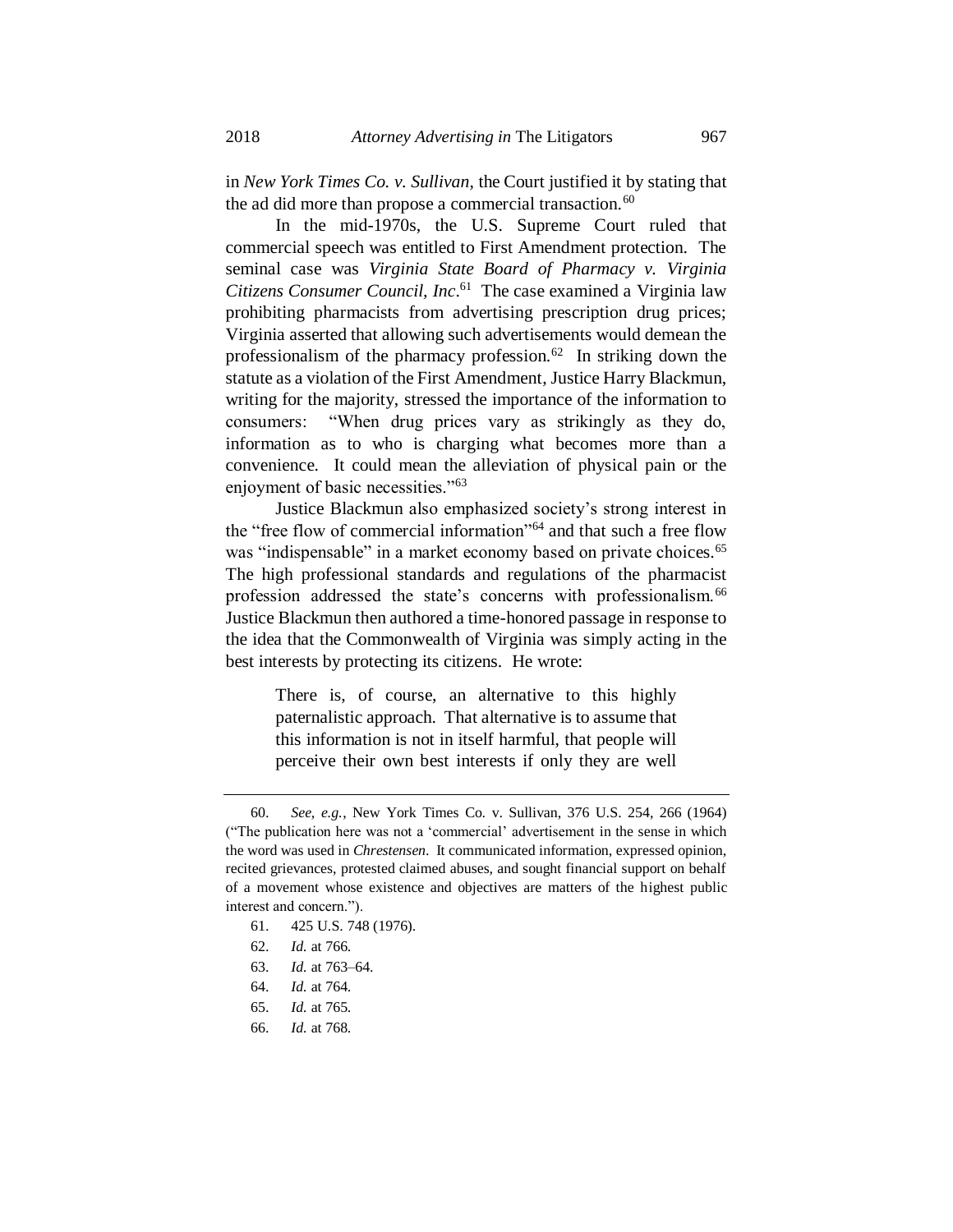enough informed, and that the best means to that end is to open the channels of communication rather than to close them. If they are truly open, nothing prevents the "professional" pharmacist from marketing his own assertedly superior product, and contrasting it with that of the low-cost, high-volume prescription drug retailer. But the choice among these alternative approaches is not ours to make or the Virginia General Assembly's. It is precisely this kind of choice, between the dangers of suppressing information, and the dangers of its misuse if it is freely available, that the First Amendment makes for  $us.<sup>67</sup>$ 

According to Justice Blackmun, however, "some forms of commercial speech regulation are surely permissible."<sup>68</sup> These included regulations governing "[u]ntruthful," "misleading," and "deceptive" commercial speech.<sup>69</sup>

## *A. Extending Commercial Speech Protection to Attorney Advertising:* Bates v. State Bar of Arizona

<span id="page-10-0"></span>*Virginia Pharmacy* paved the way for the seminal lawyer advertising decision, *Bates v. State Bar of Arizona*. 70 John R. Bates and Van O'Steen graduated from Arizona State University College of Law in 1972.<sup>71</sup> They started working at Maricopa County Legal Aid Society after graduation, providing various legal services to those who could not afford legal services.<sup>72</sup> After two years, they left legal aid and formed a small law firm, which they called a "legal clinic," in downtown Phoenix in 1974.<sup>73</sup> They soon realized they did not have enough clients to keep the doors open.<sup>74</sup> They turned to advertising

74. *Id.*

<sup>67.</sup> *Id.* at 770.

<sup>68.</sup> *Id.* at 770.

<sup>69.</sup> *Id.* at 771.

<sup>70.</sup> 433 U.S. 350, 363 (1977).

<sup>71.</sup> Van O'Steen, Bates v. State Bar of Arizona*: The Personal Account of a Party and the Consumer Benefits of Lawyer Advertising*, 37 ARIZ. ST. L.J. 245, 246 (2005).

<sup>72.</sup> *Id.*

<sup>73.</sup> *Id.*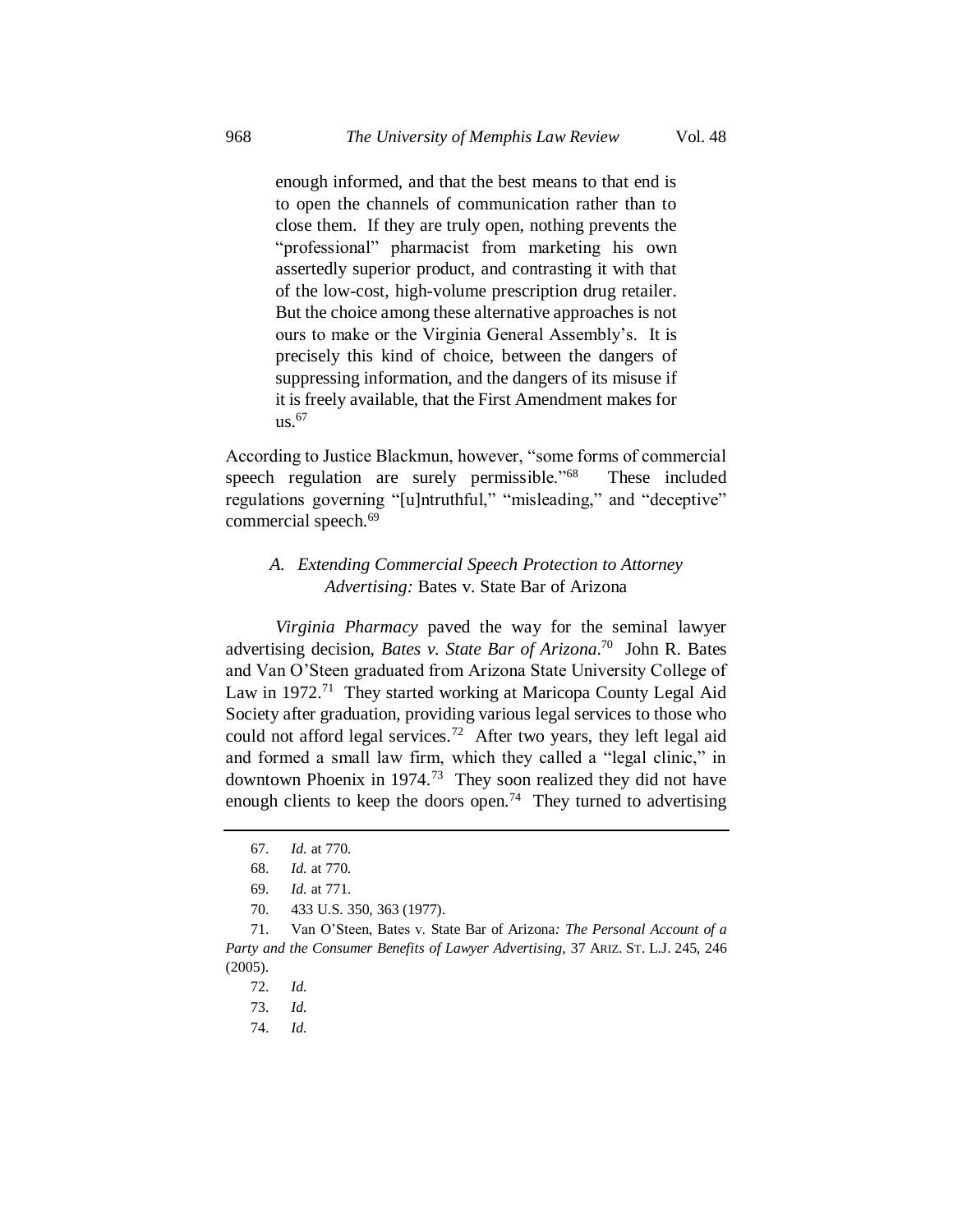even though the state bar rules prohibited such advertising.<sup>75</sup> The applicable rule provided:

A lawyer shall not publicize himself, or his partner, or associate, or any other lawyer affiliated with him or his firm, as a lawyer through newspaper or magazine advertisements, radio or television announcements, display advertisements in the city or telephone directories or other means of commercial publicity, nor shall he authorize or permit others to do so in his behalf.<sup>76</sup>

Bates and O'Steen submitted the ad to *The Arizona Republic*, advertising prices for routine legal services.<sup>77</sup> The State Bar of Arizona served them with a complaint for violating the advertising rule.<sup>78</sup> The Committee of the State Bar recommended a six-month suspension.<sup>79</sup> The Board of Governors of the State Bar reduced the suspension to one week.<sup>80</sup> Bates and O'Steen appealed to the Arizona Supreme Court, which affirmed the punishment but reduced it to censures.<sup>81</sup>

The U.S. Supreme Court narrowly reversed on the First Amendment issue by a  $5-4$  vote.<sup>82</sup> The Court addressed numerous arguments that the State advanced, including that advertising would have an adverse impact on professionalism, <sup>83</sup> that attorney advertising is inherently misleading, $84$  that it will have an adverse impact on the administration of justice,<sup>85</sup> that it will have harmful economic

- 76. *Id.* at 248 n.6.
- 77. *Id.* at 247.
- 78. *Id.* at 248.
- 79. *Id.* at 249.
- 80. *Id.*
- 81. *Id.*
- 82. Bates v. State Bar of Ariz., 433 U.S. 350, 384 (1977).
- 83. *Id.* at 368–72.
- 84. *Id.* at 372–75.
- 85. *Id.* at 375–77.

<sup>75.</sup> *Id.* at 246–47.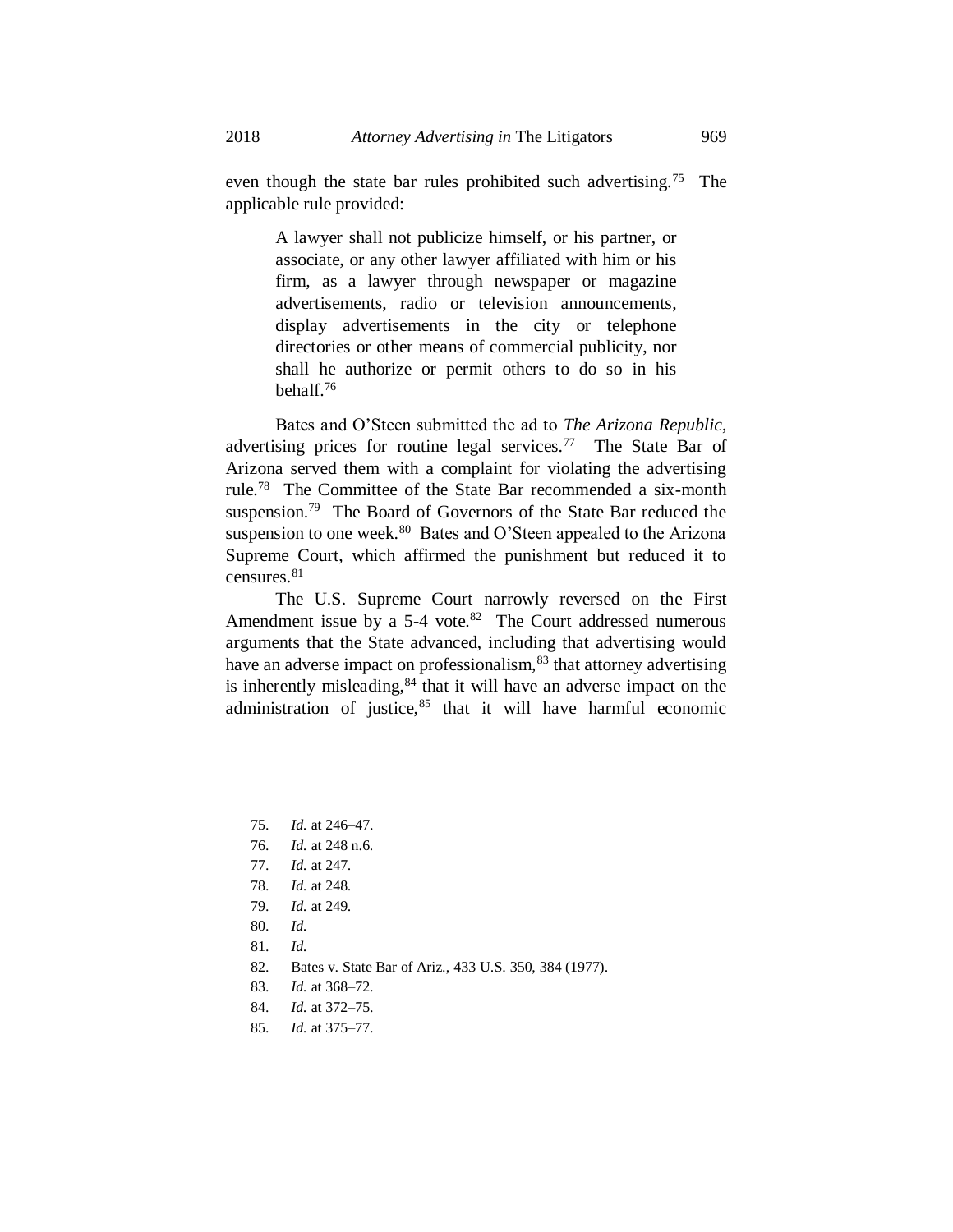impacts,<sup>86</sup> that it will have an adverse impact on the quality of legal services,  $87$  and that it will be too difficult to enforce.  $88$ 

Regarding professionalism, Justice Blackmun questioned whether advertising would cause the legal profession to look undignified.<sup>89</sup> He noted that other professions, such as bankers and engineers, advertise without a loss of dignity. $90$  He also pointed out that the ban against advertising arose as a "rule of etiquette," not ethics.<sup>91</sup>

Justice Blackmun rejected the idea that attorney advertising is inherently misleading. O'Steen and Bates simply advertised their prices for such routine legal services as uncontested divorces, simple adoptions, uncontested personal bankruptcies, and name changes.<sup>92</sup> Regarding adverse impacts, Justice Blackmun refuted the idea that advertising would cause negative harms. "But advertising by attorneys is not an unmitigated source of harm to the administration of justice," he wrote.<sup>93</sup> "It may offer great benefits."<sup>94</sup> Advertising would inform the public about choices of counsel and the availability of legal services, <sup>95</sup> particularly to the populace priced out of the legal market.<sup>96</sup>

Justice Blackmun next addressed the argument that advertising would drive up legal costs. He questioned this argument, noting that the advertising ban "serves to perpetuate the market position of established attorneys."<sup>97</sup> Advertising is helpful for new attorneys to penetrate the market.<sup>98</sup> With respect to quality of legal services, Justice Blackmun wrote that advertising might actually help legal clinics, such as that set up by Bates and O'Steen, to perform better legal work.<sup>99</sup>

- 86. *Id.* at 377–78.
- 87. *Id.* at 378–79.
- 88. *Id.* at 379.
- 89. *Id.* at 368–69.
- 90. *Id.* at 369–70.
- 91. *Id.* at 371.
- 92. *Id.* at 372.
- 93. *Id.* at 376.
- 94. *Id.*
- 95. *Id.* at 376–77.
- 96. *Id.* at 377.
- 97. *Id.* at 378.
- 98. *Id.*
- 99. *Id.* at 378–79.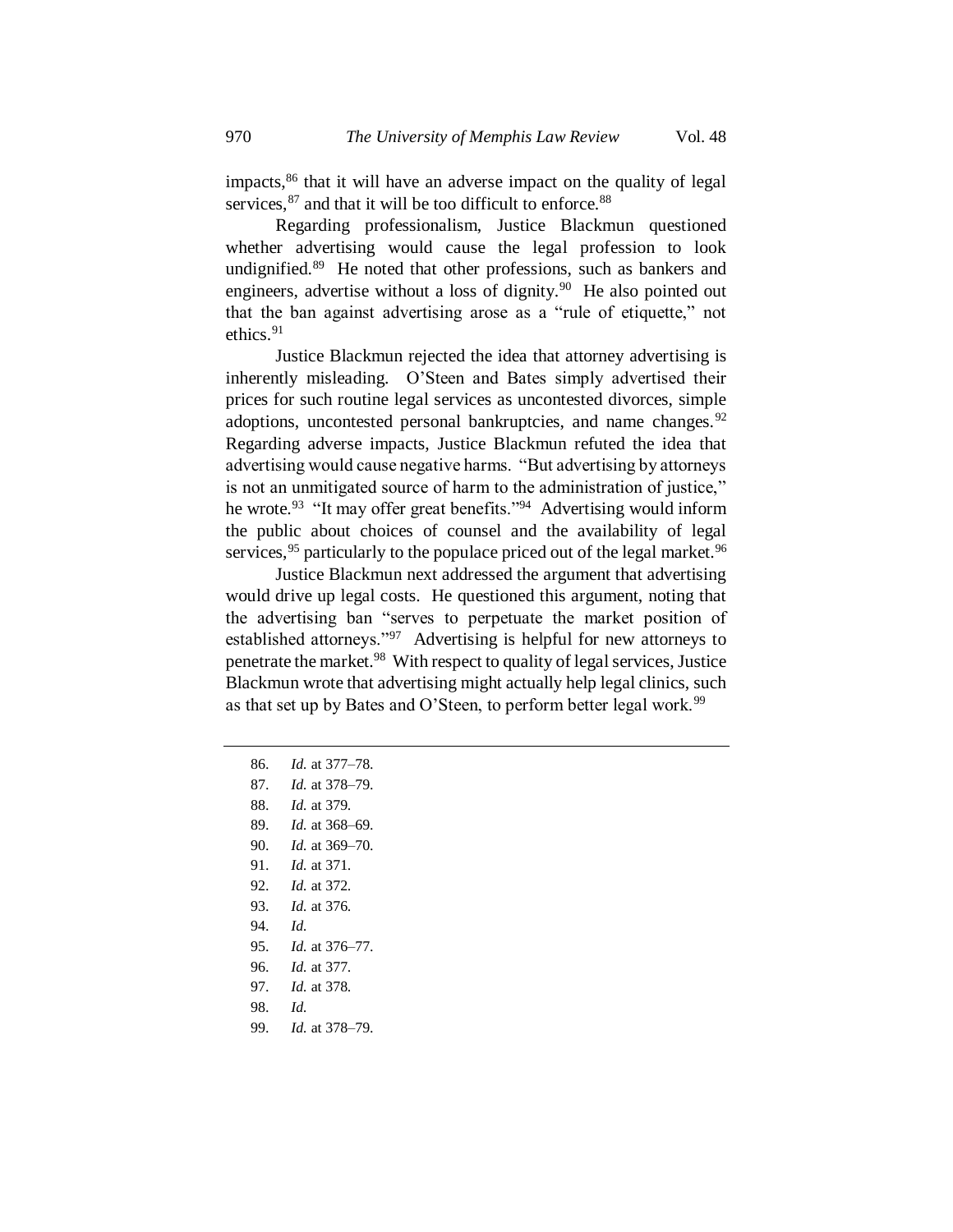Finally, Justice Blackmun did not think much of the argument that it would be too difficult to enforce whether attorneys crossed the line and engaged in false and misleading advertising. "For every attorney who overreaches through advertising, there will be thousands of others who will be candid and honest and straightforward."<sup>100</sup> Justice Blackmun concluded: "In sum, we are not persuaded that any of the proffered justifications rise to the level of an acceptable reason for the suppression of all advertising by attorneys."<sup>101</sup>

The *Bates* decision "altered, in a profound way, the legal profession and the legal services marketplace."<sup>102</sup> The case "led to a virtual explosion" in attorney advertising.<sup>103</sup> Judge William Canby, who represented his former students successfully in *Bates*, told me years ago: "The case stands for the idea that commercial information is something that offers vitally important information to consumers just as other types of speech, and the speech is important because it leads to economic decisions that govern our lives. . . . Abraham Lincoln advertised his services when he practiced law."<sup>104</sup>

While the Court protected Bates' and O'Steen's ad, the Court wrote that it might be a different story with regard to "in-person solicitation<sup>"105</sup>

#### *B. Direct, Face-to-Face Solicitation Treated Differently*

Recall that in *Bates*, the Supreme Court said that direct solicitation might be treated much differently than the truthful newspaper ad of John Bates and Van O'Steen.<sup>106</sup> The Court addressed that question the very next year in the case of *Ohralik v. Ohio State Bar Association*. 107 Cleveland-based attorney Albert Ohrahlik may

107. 436 U.S. 447 (1978).

<sup>100.</sup> *Id.* at 379.

<sup>101.</sup> *Id.*

<sup>102.</sup> O'Steen, *supra* not[e 71,](#page-10-0) at 245.

<sup>103.</sup> David L. Hudson, Jr., Bates *Participants Reflect on Landmark Case*, NEWSEUM INSTITUTE (Nov. 18, 2004), http://www.newseuminstitute.org/2004/11/18/bates-participants-reflect-onlandmark-case/.

<sup>104.</sup> *Id.*

<sup>105.</sup> *Bates*, 433 U.S. at 384.

<sup>106.</sup> *Id.* at 366.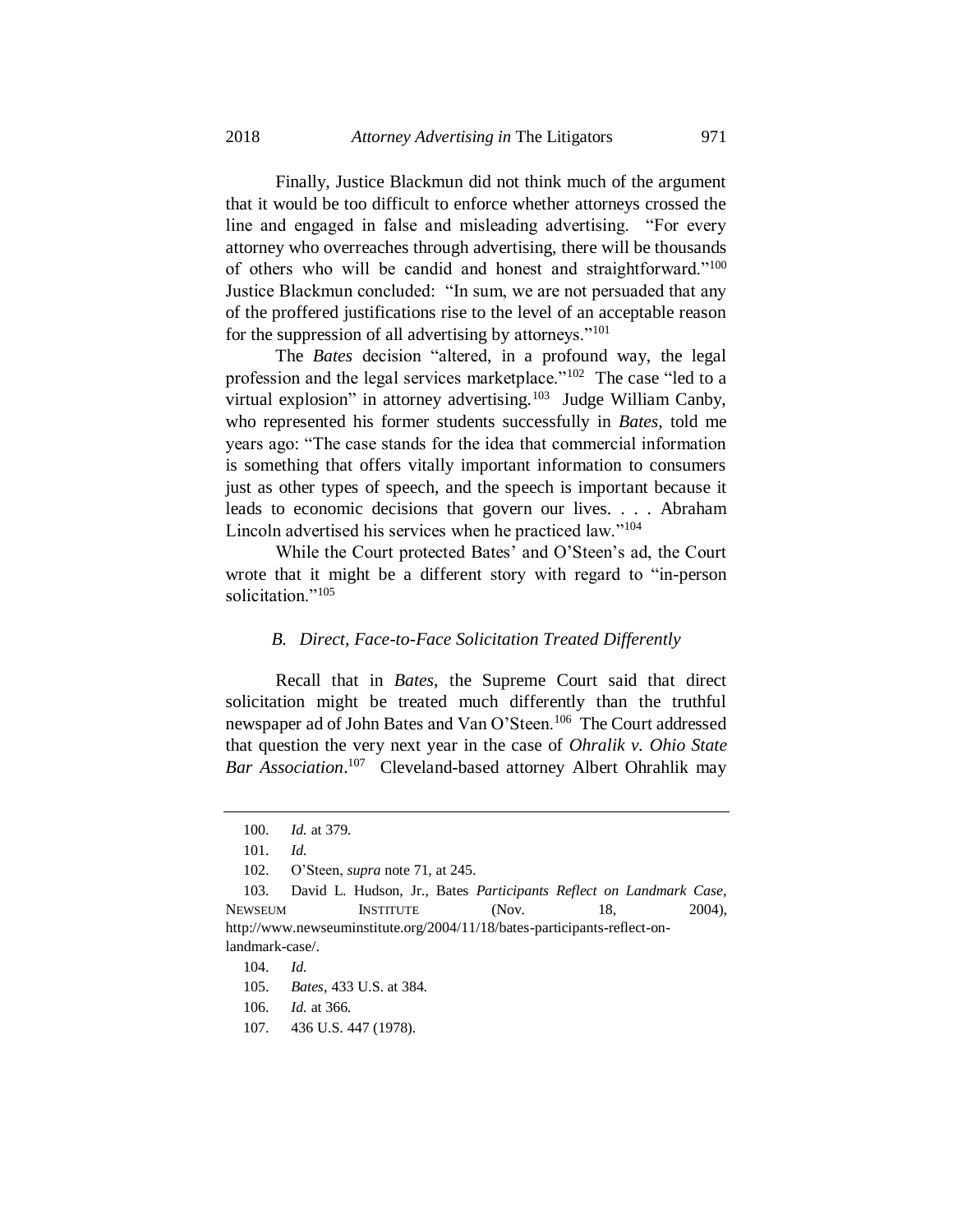have been part of the inspiration for Grisham's memorable character, Wally Figg. Ohralik learned from the postmaster's brother that two young women were injured in an automobile accident.<sup>108</sup> He visited one of the young women's parents, who said that the decision of whether to hire him as the attorney would be up to their daughter.<sup>109</sup> Ohralik then proceeded to the hospital where he saw 18-year-old Carol McClintock lain up in traction in her hospital room.<sup>110</sup> She did not sign an attorney retainer agreement that day but did two days later while still in her hospital room.<sup>111</sup>

Ohralik also visited the home of the other young woman in the car, Wanda Holbert, and tried to sign her up as a client.<sup>112</sup> He secretly tape-recorded the conversation with Ms. Holbert.<sup>113</sup> Ms. Holbert orally agreed to let Ohralik represented her.<sup>114</sup> The next day, Ms. Holbert's mother called Ohralik, saying she did not want to sue and that her daughter was withdrawing the representation.<sup>115</sup> Ohralik said that there was a binding contract.<sup>116</sup>

Both young women discharged Ohralik as their attorney and filed bar complaints against him.<sup>117</sup> The state disciplinary board brought charges against Ohralik for improper solicitation and rejected Ohralik's First Amendment-based defense.<sup>118</sup> The Supreme Court of Ohio adopted the Board's findings but increased the punishment from the recommended public reprimand to an indefinite suspension.<sup>119</sup>

Ohralik appealed to the U.S. Supreme Court, which unanimously affirmed and ruled against the hospital-visiting attorney.<sup>120</sup> Ohralik argued that, just as Bates and O'Steen informed potential clients about their legal rights, he did so as well with his in-

- 113. *Id.*
- 114. *Id.* at 451.
- 115. *Id.* at 451–52.
- 116. *Id.* at 452.
- 117. *Id.*
- 118. *Id.* at 452–53.
- 119. *Id.* at 453–54.
- 120. *Id.* at 454.

<sup>108.</sup> *Id.* at 449.

<sup>109.</sup> *Id.*

<sup>110.</sup> *Id.* at 450.

<sup>111.</sup> *Id.*

<sup>112.</sup> *Id.* at 451.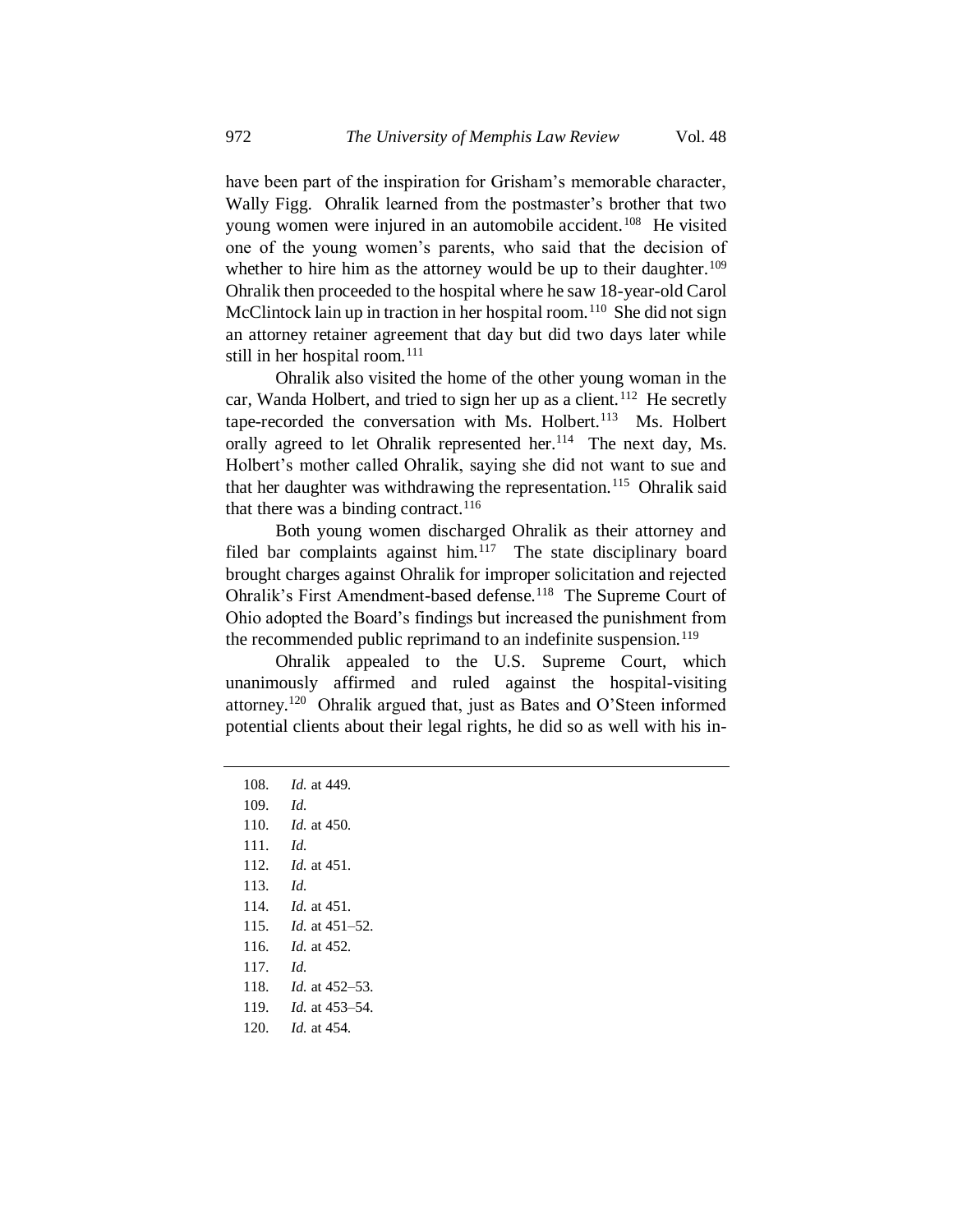home and hospital visits.<sup>121</sup> The Court rejected the analogy, reasoning that in-person solicitation was not entitled to the same degree of respect and protection as truthful advertising of routine legal services. 122 The Court explained that "in-person solicitation may exert pressure and often demands an immediate response, without providing an opportunity for comparison or reflection."<sup>123</sup>

The Court also emphasized the roles of attorneys as "officers of the courts<sup>"124</sup>—an appellation that Zinc accepted more readily than Wally or Finley.<sup>125</sup> The Court stressed that protecting the public from improper solicitation was a "legitimate and important state interest."<sup>126</sup> Ohralik's conduct was "inherently conducive to overreaching."<sup>127</sup> The Court concluded, "[t]he facts in this case present a striking example of the potential for overreaching that is inherent in a lawyer's in-person solicitation of professional employment."<sup>128</sup>

#### *C. High Court Pattern of Protecting Attorney Advertising*

After *Ohralik*, the Court began consistently protecting attorney advertisers in a series of cases.<sup>129</sup> On the same day the Court decided *Ohralik*, the Court protected an ACLU attorney in South Carolina who sought to obtain litigants to challenge an Aiken, South Carolina, policy of conditioning the receipt of Medicaid benefits upon sterilization.<sup>130</sup> The Court distinguished the conduct of Edna Smith Primus, the ACLU attorney, from Albert Ohralik because Primus was not engaged in "inperson solicitation for pecuniary gain."<sup>131</sup>

<sup>121.</sup> *Id.* at 455.

<sup>122.</sup> *Id.*

<sup>123.</sup> *Id.* at 457.

<sup>124.</sup> *Id.* at 460 (citing Goldfarb v. Va. State Bar, 421 U.S. 773, 792 (1975)).

<sup>125.</sup> *See* GRISHAM, supra note [14,](#page-4-0) at 380–81 (setting the ground rules for the proposed Finley, Figg & Zinc firm).

<sup>126.</sup> *Ohralik*, 463 U.S. at 462.

<sup>127.</sup> *Id.* at 464.

<sup>128.</sup> *Id.* at 468.

<sup>129.</sup> *See generally* DAVID L. HUDSON, JR., THE FIRST AMENDMENT: FREEDOM OF SPEECH § 6:4 (2013).

<sup>130.</sup> *See generally In re* Primus, 436 U.S. 412 (1978).

<sup>131.</sup> *Id.* at 422.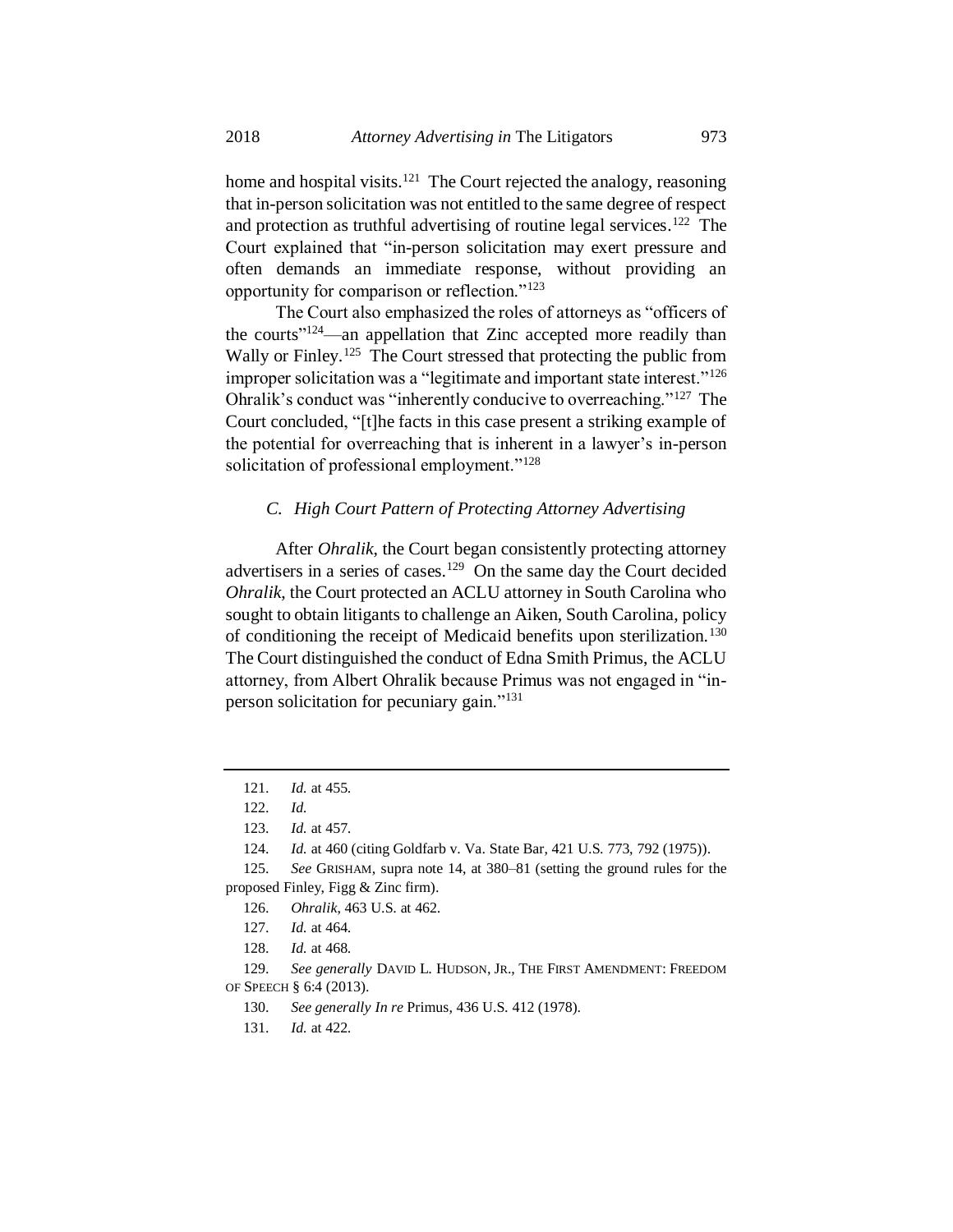The Court later struck down several Missouri restrictions on attorney advertising in *In Re R.M.J*., <sup>132</sup> including a prohibition on advertising oneself as a "real estate" lawyer,  $133$  a restriction prohibiting an attorney from advertising that he was licensed in different states,  $134$ and a prohibition on sending general announcement cards about an attorney's new solo practice.<sup>135</sup>

In the next case, the Court ruled that the Ohio Bar Association could not discipline an attorney for advertising that he was willing to represent women injured by a contraceptive device.<sup>136</sup> In that decision, the Court struck down a prohibition on illustrations in attorney ads.<sup>137</sup> The Court explained that the illustration of the contraceptive device was not misleading.<sup>138</sup> The Court explained that a state could require attorneys to include disclaimers in some ads to reduce the possibility of potentially misleading speech.<sup>139</sup> The Court explained, "an advertiser's rights are adequately protected as long as disclosure requirements are reasonably related to the State's interest in preventing deception of consumers."<sup>140</sup>

Then, in *Shapero v. Kentucky Bar Association*, <sup>141</sup> the Court struck down a general ban on attorney solicitation letters. The Court explained "the First Amendment does not permit a ban on certain speech merely because it is more efficient; the State may not constitutionally ban a particular letter on the theory that to mail it only to those whom it would most interest is somehow inherently objectionable."<sup>142</sup> A few years later, the Court once again protected an

- 138. *Id.* at 639–41.
- 139. *Id.* at 651 (quoting *In Re R.M.J.*, 455 U.S. at 201).
- 140. *Id.*
- 141. 486 U.S. 466 (1988).
- 142. *Id.* at 473–74.

<sup>132.</sup> 455 U.S. 191 (1982).

<sup>133.</sup> *Id.* at 205.

<sup>134.</sup> *Id.* at 205–06.

<sup>135.</sup> *Id.* at 206.

<sup>136.</sup> Zauderer v. Office of Disciplinary Counsel of Supreme Court of Ohio, 471 U.S. 626, 655–66 (1985).

<sup>137.</sup> *Id.* at 647–49.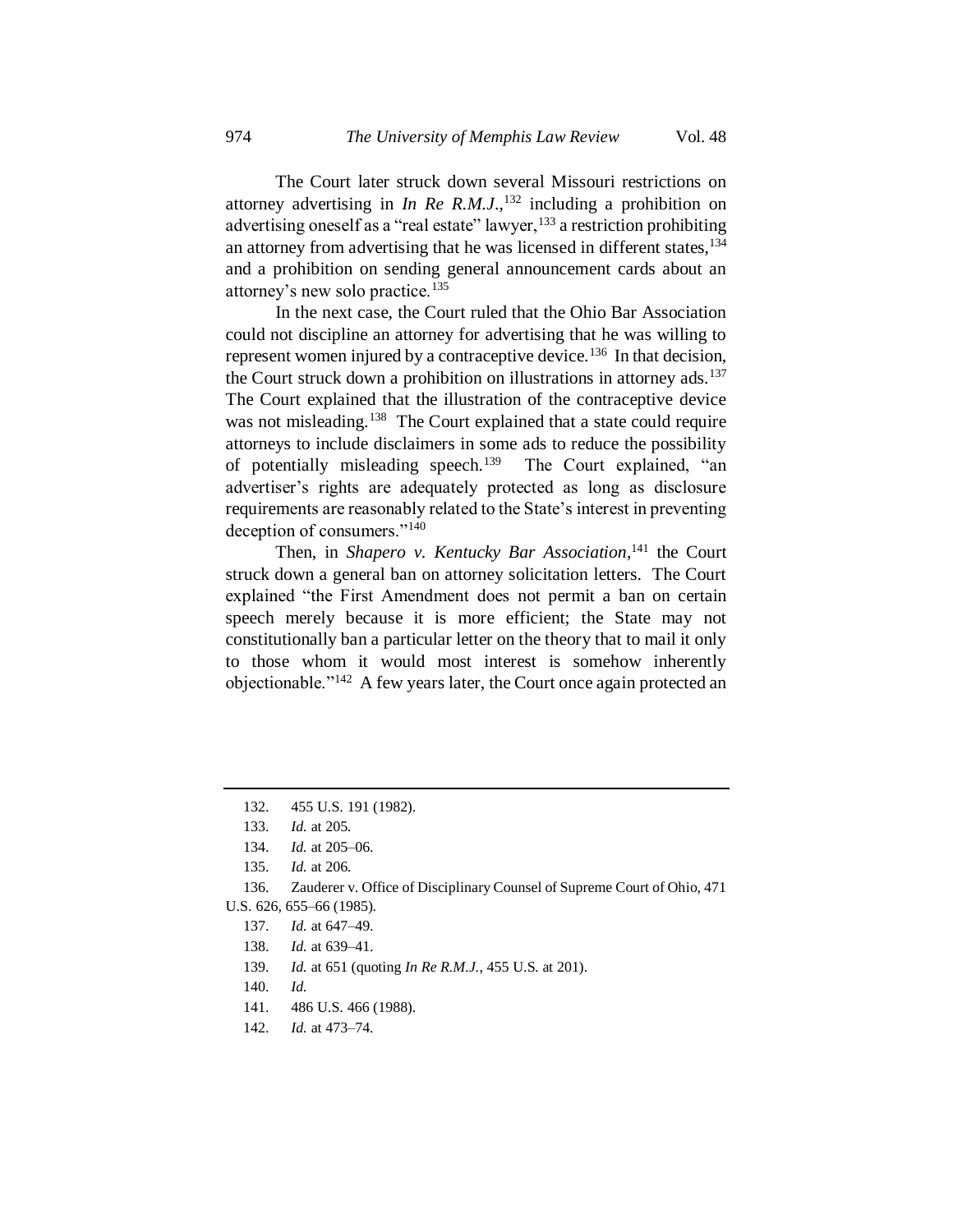attorney advertiser who advertised that he was a specialist certified by the National Board of Trial Advocacy.<sup>143</sup>

### *D. The Retrenchment*

From *In Primus* through *Peel*, the Court consistently protected attorney advertising from regulation. In 1995, however, the Court sharply broke from this practice in *Florida Bar v. Went For It, Inc*., 144 narrowly upholding a Florida Bar rule prohibiting solicitation letters until 30 days after an accident. Florida attorney G. Stewart McHenry and his lawyer referral service, Went For It, Inc., challenged the 30 day ban on solicitation letters as a direct infringement of First Amendment free-speech rights.<sup>145</sup> McHenry lost his law license for acts of sexual misconduct.<sup>146</sup> Went For It, Inc., however, continued as a named plaintiff.<sup>147</sup> The Florida Bar countered that the rule was necessary to protect the privacy rights of accident families and their families and the reputation of the Bar.<sup>148</sup> The Bar relied on a two-year, 106-page study that contained both anecdotal and statistical evidence that many members of the public viewed attorney solicitations as intrusive.<sup>149</sup> The Court applied the test for evaluating restrictions on commercial speech that it developed in the non-attorney advertising decision *Central Hudson Gas & Elec. Corp. v. Public Service Comm'n of New York*. 150 Under the *Central Hudson* test, government officials can freely regulate speech that is false or misleading.<sup>151</sup> If the speech is truthful and non-misleading, however, the government must show that it has a substantial interest in its regulation, that its regulation

151. *See Central Hudson*, 447 U.S. at 563.

<sup>143.</sup> Peel v. Att'y Registration & Disciplinary Comm. of Ill., 496 U.S. 91, 93, 110–11 (1990).

<sup>144.</sup> 515 U.S. 618 (1995).

<sup>145.</sup> *Id.* at 621.

<sup>146.</sup> Fla. Bar v. McHenry, 605 So.2d 459 (Fla. 1992). McHenry allegedly touched a personal-injury client all over her body during a client consultation. *Id.* at 460. He claimed it was to determine the extent of her injuries. *Id.* Allegedly, he then went and masturbated at his desk. *Id.* Additionally, a second client complained that McHenry masturbated while she was in his office. *Id.* at 460–61.

<sup>147.</sup> *Went For It*, 515 U.S. at 621.

<sup>148.</sup> *Id.* at 625.

<sup>149.</sup> *Id.* at 626.

<sup>150.</sup> *Id.* at 623–28 (citing 447 U.S. 557 (1980)).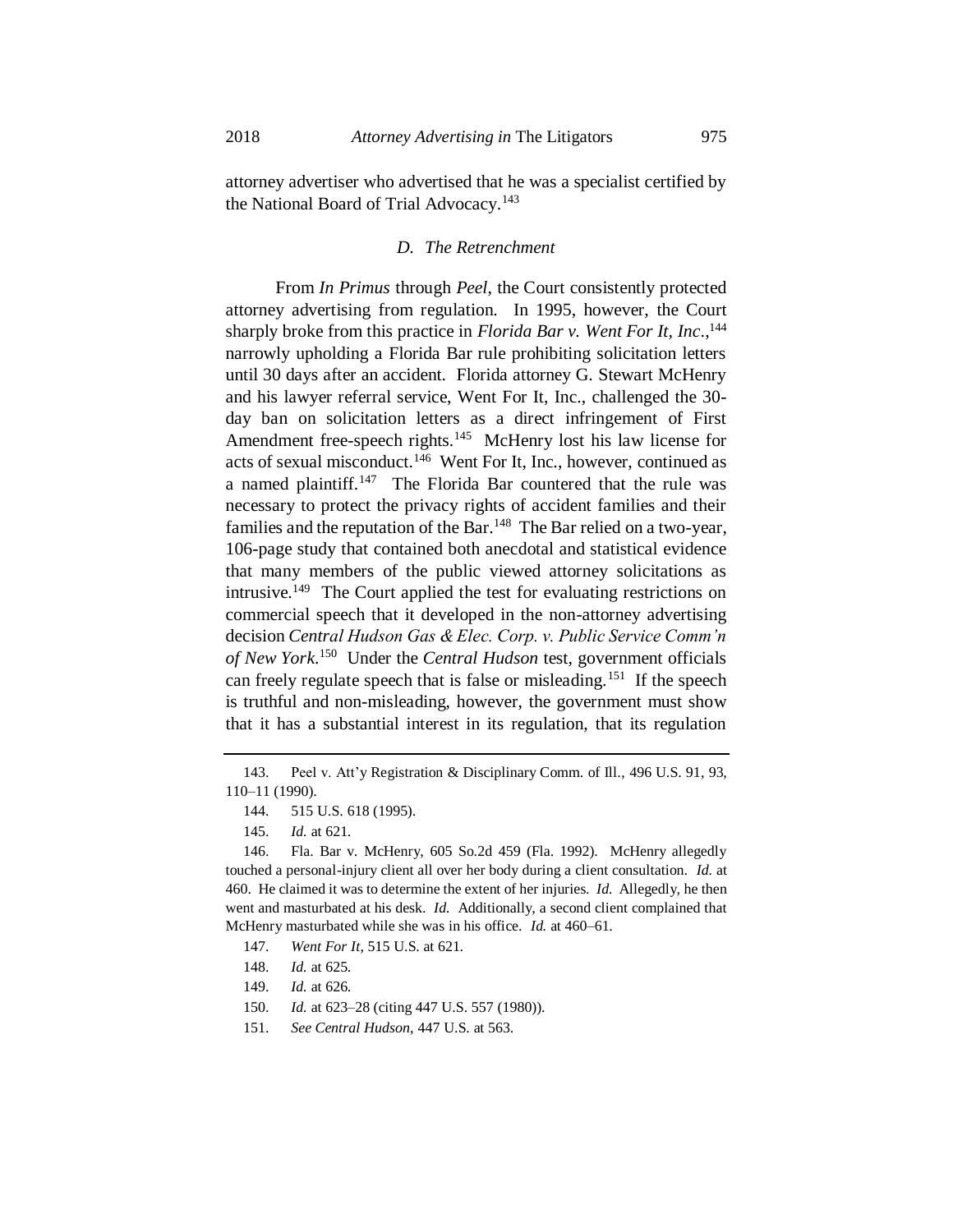directly and materially advances its substantial interest and is narrowly tailored.<sup>152</sup>

In *Went For It*, the Court assumed that the letters were neither false nor misleading.<sup>153</sup> The Court then accepted the Bar's stated interests in privacy and the reputation of the Bar as substantial.<sup>154</sup> More controversially, the Court also found that the 30-day ban on solicitation letters directly and materially advanced these interests in a narrowly tailored way.<sup>155</sup> The Court relied on the 106-page anecdotal and statistical study, noting that it was "noteworthy for its breadth and detail."<sup>156</sup> The study included letters from individuals, irate and upset at receiving lawyer communications after the death of a loved one.<sup>157</sup>

The idea that the 30-day rule directly and materially advanced privacy and reputational interests in a narrowly tailored way was problematic. In dissent, Justice Anthony Kennedy criticized the majority for reducing First Amendment protections for those most in need of information about legal services.<sup>158</sup> Besides pointing out that individuals in accidents often are in urgent need for legal assistance, he reasoned that no such time limitation operated to restrict the activities of insurance adjusters.<sup>159</sup> Justice Kennedy explained, "direct solicitation may serve vital purposes and promote the administration of justice."<sup>160</sup> He wrote that the Florida Bar was "manipulating the public's opinion by suppressing speech that informs us how the legal system works."<sup>161</sup>

The great irony of the Court's *Went For It* decision is that, at about the same time that the Court decreased First Amendment

156. *Id.* at 627.

- 159. *Id.* at 636.
- 160. *Id.* at 639.
- 161. *Id.* at 639–40.

<sup>152.</sup> *Id.* at 565–66.

<sup>153.</sup> 515 U.S. at 624 (noting that government officials can regulate false or misleading speech but proceeding to examine the remaining prongs of the *Central Hudson* test, thus seemingly assuming the letters were neither false or misleading).

<sup>154.</sup> *Id*. at 625.

<sup>155.</sup> *Id.* at 626–28.

<sup>157.</sup> *Id.*

<sup>158.</sup> *Id.* at 635 (Kennedy, J., dissenting) ("The Court today undercuts this guarantee in an important class of cases and unsettles leading First Amendment precedents, at the expense of those victims most in need of legal assistance.").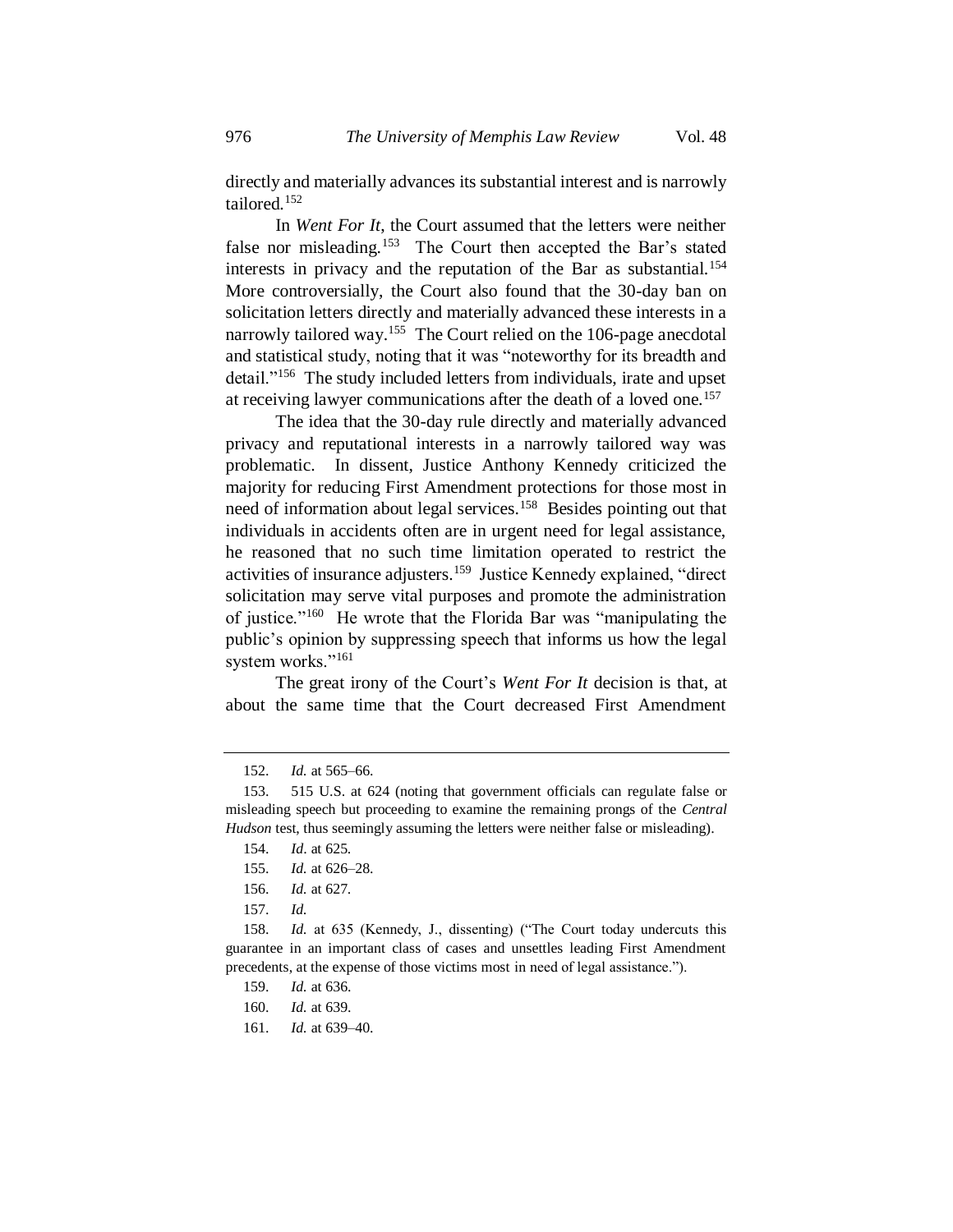protection for attorney advertisers, the Court was strengthening protection for other commercial advertisers.<sup>162</sup> Indeed, from the mid-1990s, the Court has increased protection for other advertisers, including liquor advertisers, $163$  gambling advertisers, $164$  and tobacco advertisers.<sup>165</sup> Attorney advertisers, however, remained strangely left behind–at least in some jurisdictions. First Amendment expert Rod Smolla explained this phenomenon in poignant language: "If commercial advertisers are First Amendment step-children, lawyers come closer to abandoned orphans.**"** 166

#### IV. RESTRICTIONS ON ATTORNEY ADVERTISERS IN THE STATES

At least some states certainly appear to treat attorney advertisers like "abandoned orphans."<sup>167</sup> These states impose a variety of restrictions on attorney advertisers. Some of the restrictions involve state rules of professional conduct that provide an exhaustive list of what constitutes "false and misleading" communications to clients.

For example, South Dakota lists 17 examples of "false and misleading" communications.<sup>168</sup> These include limitations on comparisons with other lawyers, testimonials, dramatizations, and the catch-all category of "any other material statement or claim that cannot

<sup>162.</sup> As one astute legal commentator points out, three of the dissenters in *Florida Bar v. Went For It, Inc.* were Justices Kennedy, Ginsburg, and Stevens. *See* Melissa K. Feliciano, *THE MARYLAND SURVEY: 1996-1997: Recent Decisions: The Maryland Court of Appeals*, 57 MD. L. REV. 659, 671 (1997). They joined the plurality opinion in a case the next year, *44 Liquormart, Inc. v. Rhode Island*, 517 U.S. 484 (1996), that provided greater protection for commercial speech. *See* Feliciano, *supra*, at 669; *see also* David L. Hudson, Jr., *Attorney Ads*, NEWSEUM INSTITUTE (Dec. 2008), http://www.newseuminstitute.org/first-amendmentcenter/topics/freedom-of-speech-2/advertising-first-amendment-overview/attorneyads/ ("Ironically, the *Went For It* decision and other regulations on attorney speech have occurred during a time when the U.S. Supreme Court has more searchingly scrutinized restrictions on commercial speech in general.").

<sup>163.</sup> *See, e.g.*, *44 Liquormart, Inc.*, 517 U.S. 484.

<sup>164.</sup> *See, e.g.*, Greater New Orleans Ass'n v. United States, 527 U.S. 173 (1999).

<sup>165.</sup> *See, e.g.*, Lorillard Tobacco Co. v. Reilly, 533 U.S. 525 (2001).

<sup>166.</sup> Rodney M. Smolla, *The Puffery of Lawyers*, 36 U. RICH. L. REV. 1, 4 (2002).

<sup>167.</sup> *Id.*

<sup>168.</sup> S.D. RULES OF PROF'L CONDUCT r. 7.1(c).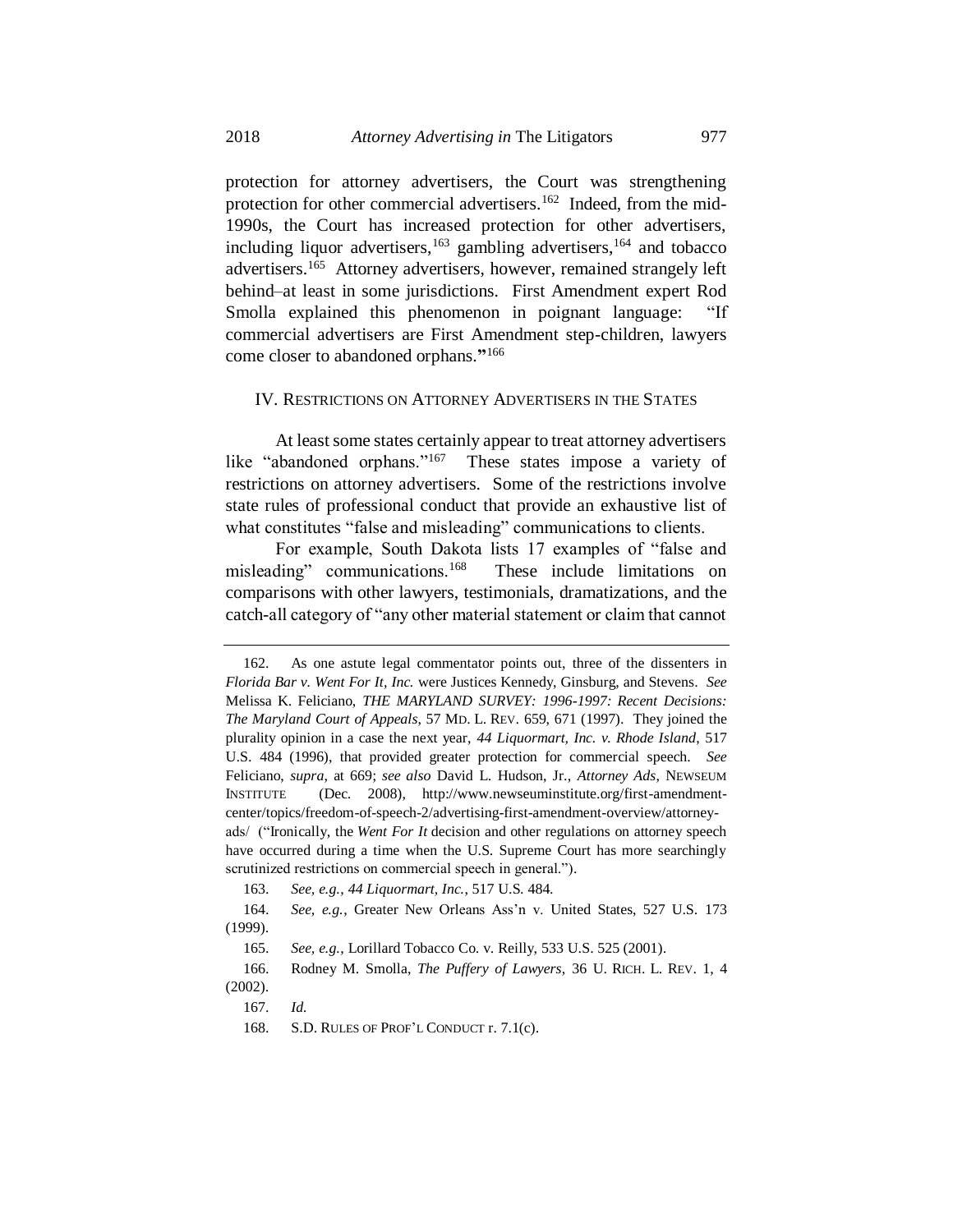be factually substantiated."<sup>169</sup> Florida prohibits attorney ads that are "unduly manipulative or intrusive."<sup>170</sup> Arkansas flatly prohibits lawyers from using testimonials or endorsements as ads.<sup>171</sup> Ohio prohibits lawyers from advertising legal fees with the terms "cut-rate," "lowest," "give-away," "low-cost," or "special."<sup>172</sup> North Carolina has extensive disclaimer requirements for dramatizations.<sup>173</sup> Colorado requires lawyers to use only regular U.S. mail when sending unsolicited communications to persons.<sup>174</sup> Alabama has a special rule on the professional cards of non-lawyers.<sup>175</sup>

Some state court decisions regarding attorney advertising are hard to justify. For example, in *N.C. State Bar v. Culbertson*, the Court of Appeals of North Carolina admonished a lawyer for including on his letterhead and on his website that he was "Published in Federal Reports, 3d Series."<sup>176</sup> The attorney indeed was an attorney of record in a federal case that was printed in the Federal Reporter.<sup>177</sup> This was truthful information. However, the Court of Appeals of North Carolina reasoned that "[a] member of the general public could easily be led to believe from defendant's assertions on his firm letterhead and website that he authored the opinion contained in the Federal Reporter."<sup>178</sup> The decision relies on a very paternalistic assumption about the lack of knowledge of the general public. The result in *Culbertson* borders on the absurd. The Florida Supreme Court approved of the imposition of public discipline upon attorneys who advertised themselves with a "pitbull" logo and used as their phone number "1-800-PITBULL."<sup>179</sup> The Court wrote that the attorneys had used a "sensationalistic image and a slogan."<sup>180</sup> The Court explained:

- 174. COLO. RULES OF PROF'L CONDUCT r. 7.1(c).
- 175. ALA. RULES OF PROF'L CONDUCT r. 7.6.
- 176. 627 S.E.2d 644, 646 (N.C. Ct. App. 2006).
- 177. *Id.* at 649.
- 178. *Id.*
- 179. Fla. Bar v. Pape, 918 So. 2d 240, 241–42 (Fla. 2005).
- 180. *Id.* at 243.

<sup>169.</sup> S.D. RULES OF PROF'L CONDUCT r. 7.1(c)(5), (14)–(15), (17).

<sup>170.</sup> FLA. RULES OF PROF'L CONDUCT r. 7.

<sup>171.</sup> ARK. RULES OF PROF'L CONDUCT r. 7.1(d).

<sup>172.</sup> OHIO RULES OF PROF'L CONDUCT r. 7.1, cmt. 4.

<sup>173.</sup> N.C. RULES OF PROF'L CONDUCT r. 7.1(b).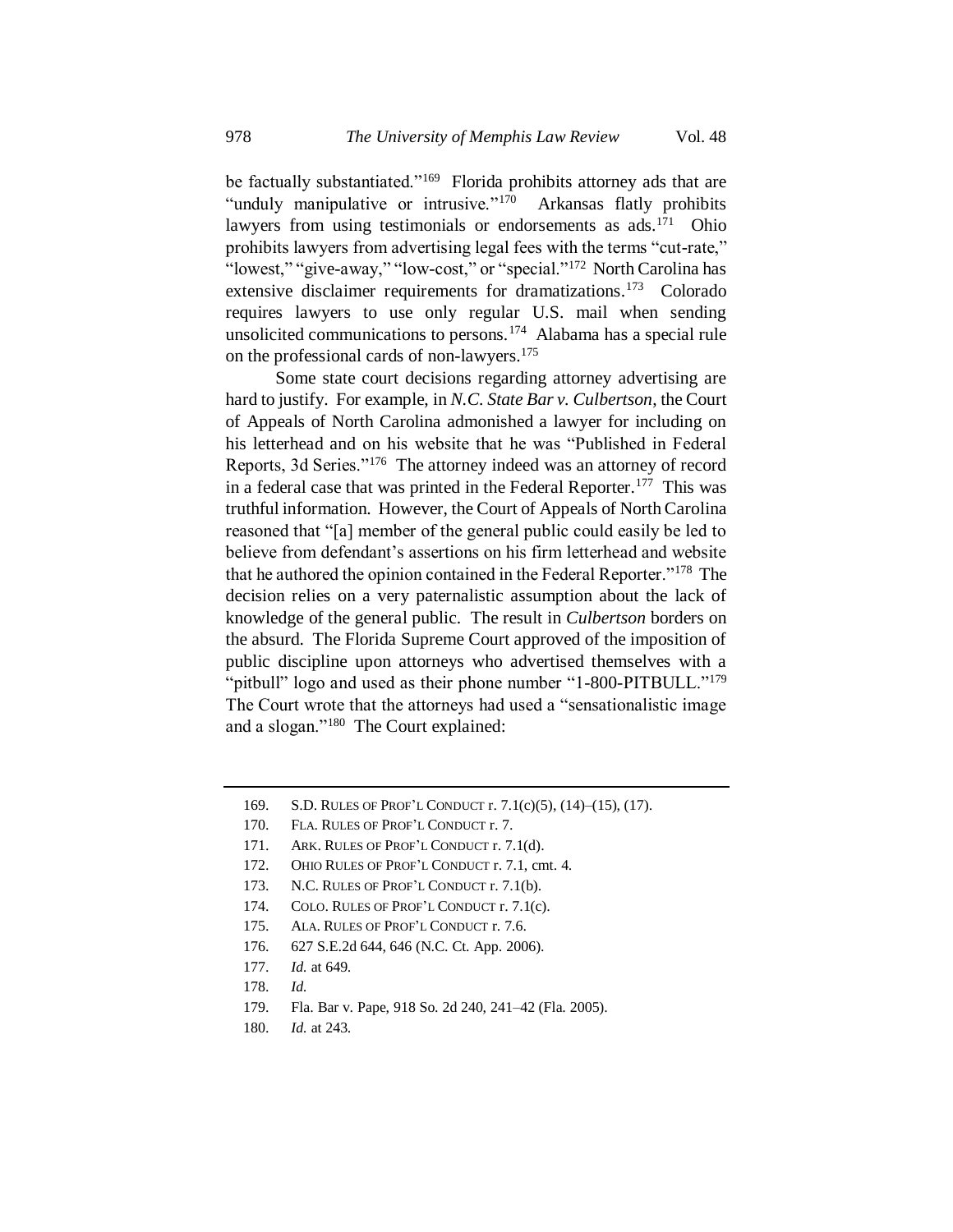The logo of the pit bull wearing a spiked collar and the prominent display of the phone number 1-800-PIT-BULL are more manipulative and misleading than a drawing of a fist. These advertising devices would suggest to many persons not only that the lawyers can achieve results but also that they engage in a combative style of advocacy. The suggestion is inherently deceptive because there is no way to measure whether the attorneys in fact conduct themselves like pit bulls so as to ascertain whether this logo and phone number convey accurate information.<sup>181</sup>

The Court went so far as to write that "permitting this type of advertisement would make a mockery of our dedication to promoting public trust and confidence in our system of justice."<sup>182</sup>

The attorneys filed a petition for Supreme Court review, arguing that the ban on the pitbull advertising violated the First Amendment because it was demeaning and created an "amorphous and standardless judgment."<sup>183</sup> The petition stated that, "under our First Amendment principles, even when discounted by the reduced standards applicable to commercial speech, we assign the management of good taste to the forces of the marketplace, not the forces of government."<sup>184</sup> The High Court, however, denied review.<sup>185</sup>

<span id="page-21-0"></span>In a disturbing trend, more and more states have engaged in "greater micromanagement of on-line advertising."<sup>186</sup> For example, the New York County Lawyers Association Professional Ethics Committee issued an opinion that warned lawyers about making false

<sup>181.</sup> *Id.* at 244.

<sup>182.</sup> *Id.* at 246.

<sup>183.</sup> Petition for Writ of Certiorari at 2, Pape v. Fla. Bar, 918 So. 2d 240 (Fla. 2005) (No. 05-1046).

<sup>184.</sup> *Id.* at 5.

<sup>185.</sup> *Pape*, 918 So. 2d at 240, *cert*. *denied*, 126 S. Ct. 1632 (2006).

<sup>186.</sup> ASS'N OF PROF'L RESPONSIBILITY LAWYERS, 2015 REPORT OF THE REGULATION OF LAWYER ADVERTISING COMMITTEE 22 (2015) [hereinafter APRL REPORT],

https://www.americanbar.org/content/dam/aba/administrative/professional\_responsi bility/aprl\_june\_22\_2015%20report.authcheckdam.pdf.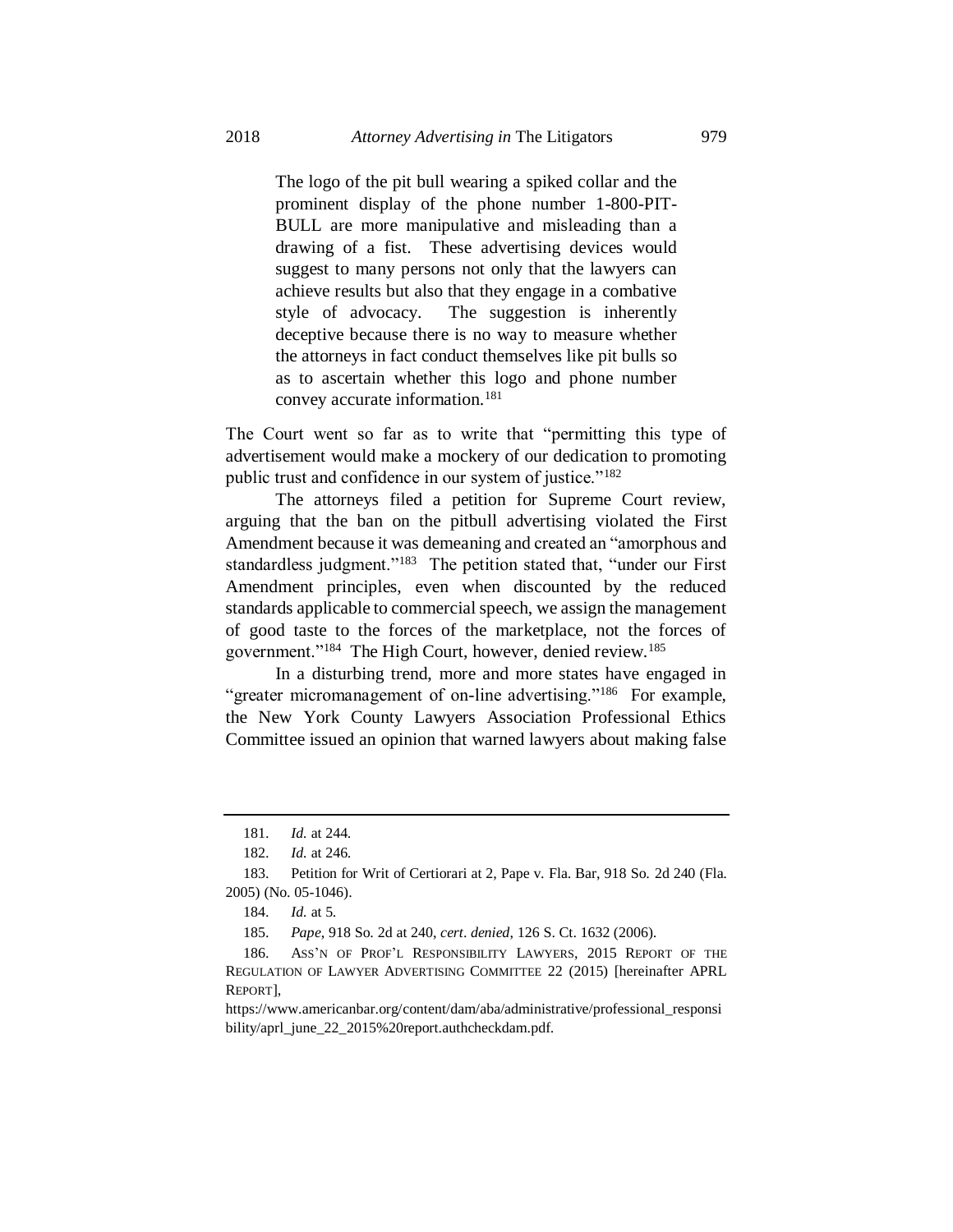or misleading statements on their LinkedIn profiles, even those submitted by other endorsers or reviewers.<sup>187</sup>

The Virginia Supreme Court ruled that a lawyer's blog about his cases could be subject to the state's advertising rules. The criminal defense attorney blogged about many of his cases, including the results he achieved.<sup>188</sup> Even though his blogs contained political commentary, the Virginia high court determined that the lawyer's blog was a form of commercial speech subject to the advertising rules.<sup>189</sup> "Hunter has admitted that his motivation for the blog is at least in part economic," the court found.<sup>190</sup> "The posts are an advertisement in that they predominately describe cases where he has received a favorable result for his client."<sup>191</sup>

In dissent, Judge Donald Lemon recognized that speech about the criminal justice system is political speech: "Speech concerning the criminal justice system has always been viewed as political speech."<sup>192</sup> He also pointed out that "[m]arketing is not Hunter's sole motivation for maintaining this blog. As discussed above, one of Hunter's motivations in maintaining the blog is to disseminate information about 'the criminal justice system, the criminal trials and the manner in which the government prosecutes its citizens.'"<sup>193</sup>

First Amendment expert Clay Calvert said, "[t]he decision could have a chilling effect on the speech of some of the most informed people in the United States when it comes to problems with the criminal justice system—namely, the attorneys who deal with it on a daily basis."<sup>194</sup> The attorney petitioned the U.S. Supreme Court, contending that "[s]peech concerning the judicial system is

<sup>187.</sup> *See generally* N.Y.C. Lawyers Ass'n Prof'l Ethics Comm., Formal Op. 748 (2015), http://pdfserver.amlaw.com/nlj/connected%20lawyer%20opinion.pdf.

<sup>188</sup>*.* Hunter v. Va. State Bar *ex rel.* Third Dist. Comm., 744 S.E.2d 611, 613 (Va. 2013).

<sup>189.</sup> *Id.* at 617.

<sup>190.</sup> *Id.*

<sup>191.</sup> *Id.*

<sup>192.</sup> *Id.* at 622 (Lemons, J., dissenting).

<sup>193.</sup> *Id.* at 623.

<sup>194.</sup> David L. Hudson, Jr., *Virginia Supreme Court Holds That Advertising Rules May Be Applied to a Lawyer's Blog*, AM. B. ASS'N J. (Nov. 2013), http://www.abajournal.com/magazine/article/virginia\_supreme\_court\_holds\_that\_ad vertising\_rules\_may\_be\_applied\_to\_a\_law.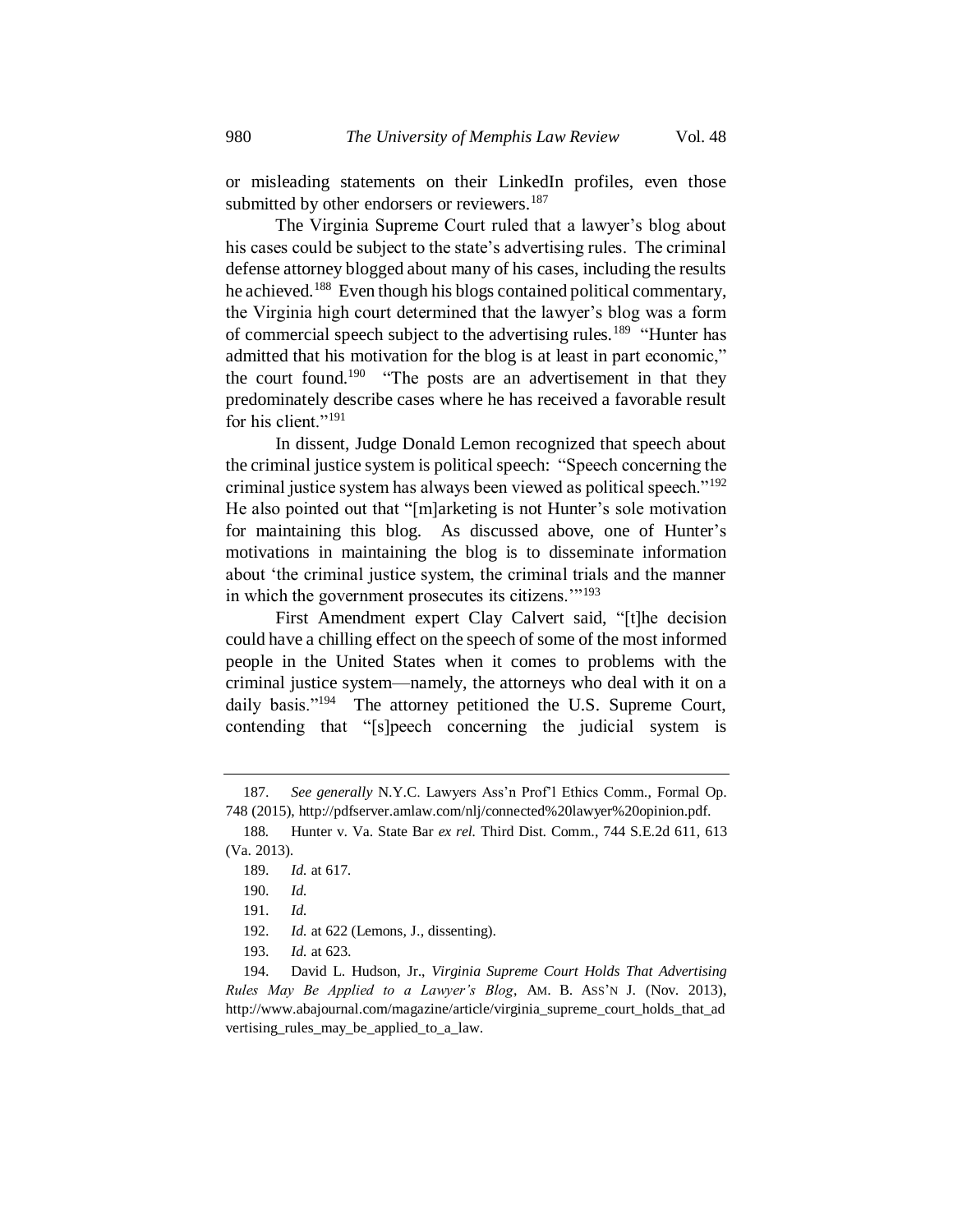quintessentially 'political speech' falling squarely within the ambit of the marketplace of ideas."<sup>195</sup> The U.S. Supreme Court denied review, failing to provide needed guidance on when an attorney's blog may be considered commercial speech by bar regulators.<sup>196</sup>

#### *A. A New Age for Attorney Advertisers?*

There is a greater recognition in the last couple of years, at least in certain quarters, that lawyers need more freedom in advertising and that the current advertising restrictions are outdated. In 2015, the Association of Professional Responsibility Lawyers' Regulation of Lawyer Advertising Committee issued a report that called for a comprehensive overhaul of the current rules.<sup>197</sup>

The APRL Report stated that the rules in most jurisdictions are "outdated and unworkable in the current legal environment and fail to achieve their stated objectives."<sup>198</sup> Many of the current rules are based on lawyer ads in print and other traditional forms of advertising, such as business cards or mailers.<sup>199</sup> These rules are becoming increasingly outdated, as more and more lawyers are advertising on social media.<sup>200</sup> The APRL Report gave the informative example of a lawyer not being able to use Twitter in Florida because the lawyer would not have sufficient space to include a required disclaimer.<sup>201</sup> The trend of overregulating attorney speech on the Internet is disturbing, because Internet-based advertising is "accepted practice" and the most common

201. *See* APRL REPORT, *supra* note [186,](#page-21-0) at 21 (quoting David L. Hudson, Jr., *Firm Challenges Florida Bar Over Website Ad Limits*, ABA JOURNAL (Mar. 2015), http://www.abajournal.com/magazine/article/firm\_challenges\_florida\_bar\_over\_we bsite\_ad\_limits/).

<sup>195.</sup> *Hunter*, 744 S.E.2d at 695.

<sup>196.</sup> *Hunter*, 744 S.E.2d at 611, *cert. denied*, 570 U.S. 919 (2013).

<sup>197.</sup> *See generally* APRL REPORT, *supra* note [186.](#page-21-0)

<sup>198.</sup> *Id.* at 3.

<sup>199.</sup> *Id.* at 20 ("State rules on lawyer advertising are largely based on print and other forms of traditional advertising such as announcements, business cards, mailers, newsletters, yellow pages, billboards, television and radio ads, newspaper advertisements, and listings in Martindale Hubbell or other print directories.").

<sup>200.</sup> *See generally* ATTORNEY AT WORK, 2017 SOCIAL MEDIA MARKETING SURVEY REPORT (2017), https://www.attorneyatwork.com/wpcontent/uploads/2017/03/2017-Social-Media-Marketing-Survey-Report-@- AttorneyatWork.pdf.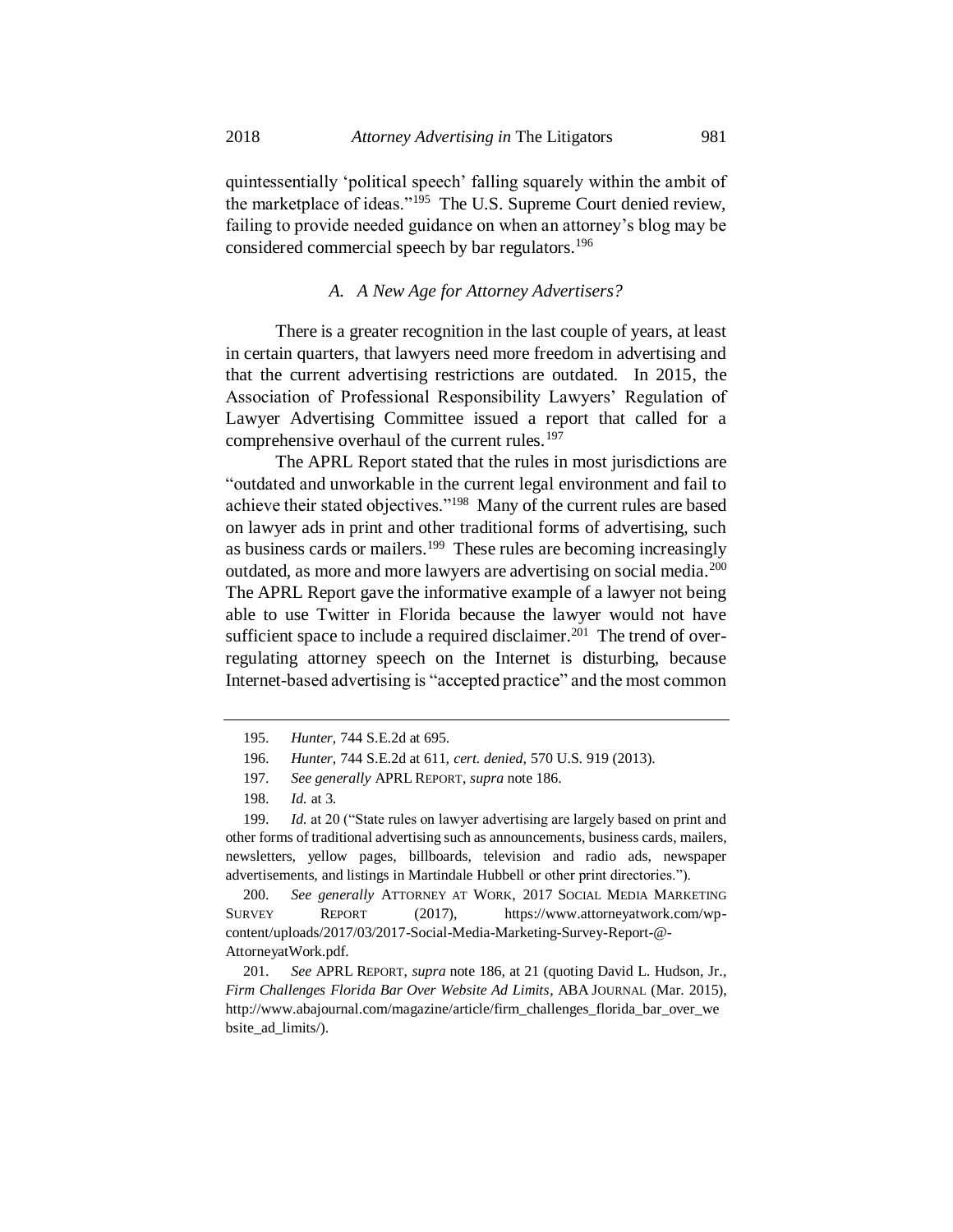way that the public receives and tries to discover legal information and legal services.<sup>202</sup>

<span id="page-24-0"></span>"The APRL report acknowledges what all of us know—that, with the growth of technology, American consumers now have access to a vast potpourri of information about lawyers," committee member Bruce E.H. Johnson told the *ABA Journal*.<sup>203</sup> "As a consequence, many old-fashioned restrictions governing the dissemination of information about legal services have become outmoded and, to the extent that they inhibit information that is neither false nor misleading, potentially dangerous to free speech rights."<sup>204</sup> The Committee did not call for an abdication of regulators' authority over legal advertising.<sup>205</sup> Instead, the Committee explained that it advocated that the states create a "single rule" against lawyers engaging in "false or misleading advertising."<sup>206</sup>

The basis behind the APRL Report is the idea that rules governing attorney ads should not hamper attorneys' ability to communicate truthful information to would-be legal consumers. The APRL Report explains that "[r]estrictions on accurate information about legal service, imposed by competing law firms that function as part of the regulatory governing body, restrain trade and hinders the public's access to useful information."<sup>207</sup> The effect of some of these overly broad advertising restrictions is that it chills attorneys from communicating to members of the public in the way that most members of the public generally communicate.<sup>208</sup>

<sup>202.</sup> Mark L. Tuft, *Rethinking Lawyer Advertising Rules*, 23 THE PROFESSIONAL LAWYER 1, 1 (2016), https://www.americanbar.org/content/dam/aba/publications/professional\_lawyer/vol ume\_23\_number\_3/ABA\_PLN\_v023n03\_01\_rethinking\_lawyer\_advertising\_rules. authcheckdam.pdf.

<sup>203.</sup> David L. Hudson, Jr., *Drastic Change Needed in "Outdated and Unworkable" Lawyer Advertising Rules, Says Report*, AM. B. ASS'N J. (Oct. 2015) [hereinafter Hudson, *Drastic Change*], http://www.abajournal.com/magazine/article/all\_aboard\_for\_streamlining.

<sup>204.</sup> *Id.*

<sup>205.</sup> APRL REPORT, *supra* note [186,](#page-21-0) at 4.

<sup>206.</sup> *Id.* at 3.

<sup>207.</sup> *Id.* at 26.

<sup>208.</sup> *Id.* at 27; *see also* Ronald G. Rotunda, *Regulating Attorney Advertising When It Is Not Misleading*, VERDICT JUSTIA (Oct. 12, 2015),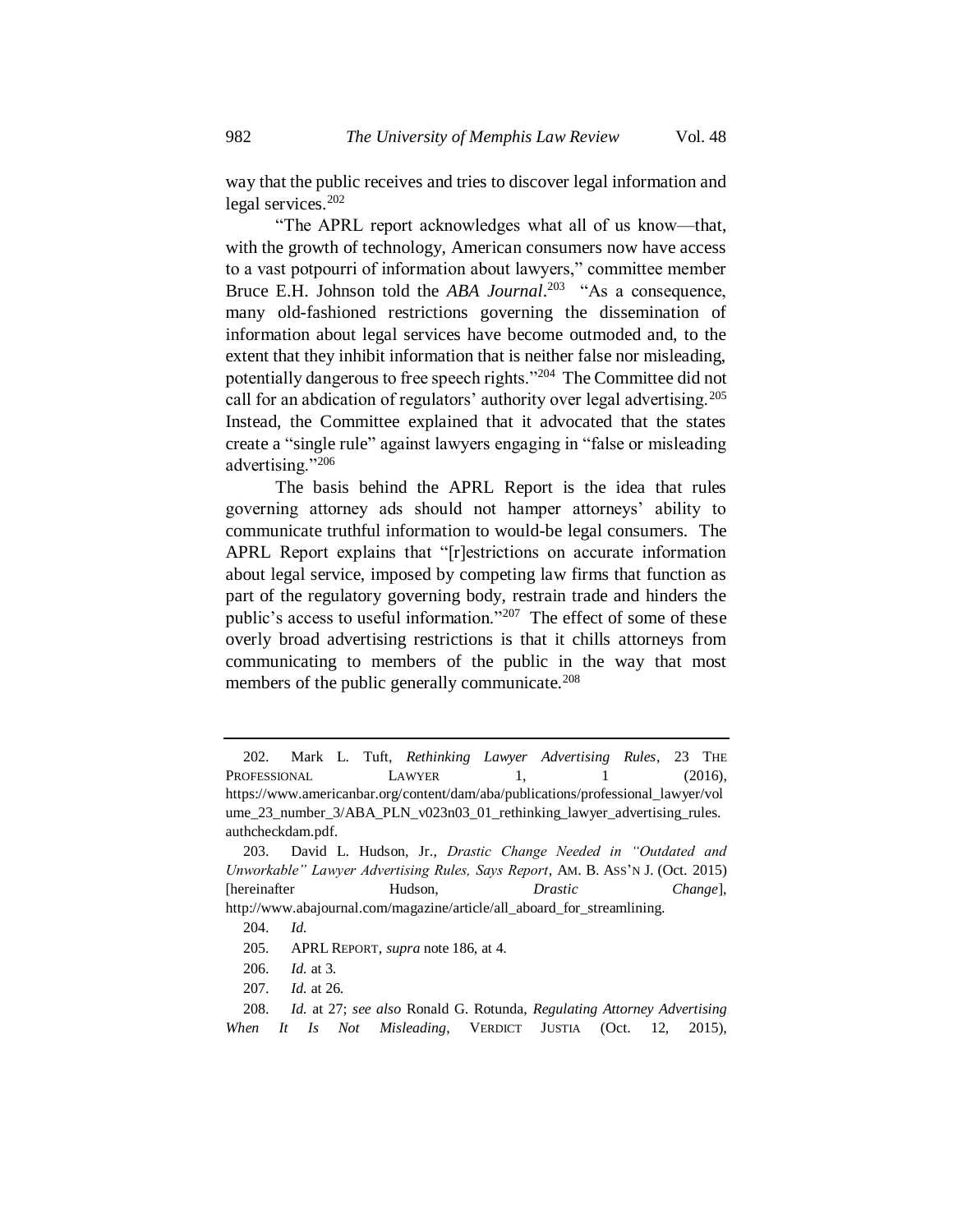The APRL Report also revealed some other illuminating findings, including that complaints about advertising are rare, that those who complain about lawyer advertisements are usually other lawyers, few states actively monitor lawyer ads, and much disciplined conduct could have been disciplinable under the catch-all rule  $8.4(c)$ .<sup>209</sup> The APRL Report concludes that "[a] simple 'false or misleading' standard for lawyer communications about legal services best balances the important interests of access to justice, protection of the public and clients, integrity of the legal profession, and the uniform regulation of lawyer conduct."<sup>210</sup> This proposal, according to the APRL Report, is "the best way to ensure honest communication by lawyers while at the same time promoting the widest possible access by the public to legal services."<sup>211</sup>

"Our empirical study showed that the problem is not how the lawyer designates himself or herself as an admiralty lawyer, or whether the lawyer uses email or text messages," ethics and constitutional law expert Ronald Rotunda, who served on the committee that drafted the APRL Report, told the *ABA Journal*.<sup>212</sup> "To the extent there is any problem, it has to do with misleading speech. If the disciplinary authorities focused their limited resources in that area, clients would be better off."<sup>213</sup>

The APRL Report calls for a "common sense response" to regulating lawyer ads.<sup>214</sup> It says that lawyer ad rules should be uniform rather than a hodge-podge of different state rules.<sup>215</sup> Further, it states that "[l]awyers should not be subject to discipline for 'potentially misleading' advertisements or advertisements that a regulator thinks are distasteful or unprofessional."<sup>216</sup>

- 209. APRL REPORT, *supra* note [186,](#page-21-0) at 28.
- 210. *Id.* at 30.
- 211. *Id.* at 32.
- 212. Hudson, *Drastic Change*, *supra* not[e 203.](#page-24-0)
- 213. *Id.*
- 214. APRL REPORT, *supra* note [186,](#page-21-0) at 4.
- 215. *Id.* at 29.
- 216. *Id.*

https://verdict.justia.com/2015/10/12/regulating-lawyer-advertising-when-it-is-notmisleading.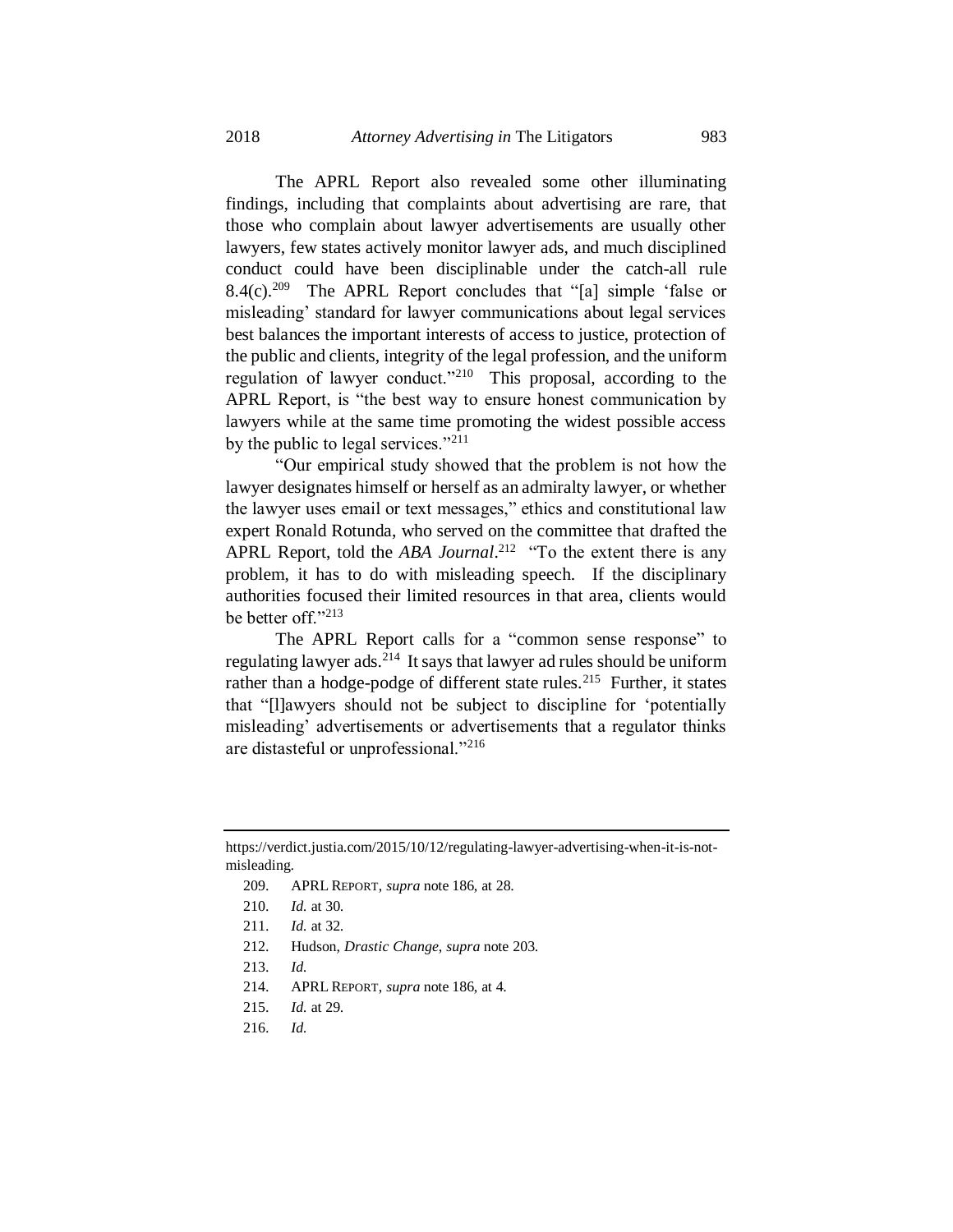#### *B. Latest ABA Draft Proposal of Rule 7*

The ABA responded to the APRL Report by proposing changes to Model Rule 7 that incorporate at least one major theme of the report—focusing, as the primary area of emphasis, on the "false and misleading" prohibition of Rule 7.1.<sup>217</sup> Under the new draft version of Rule 7, the currently published Rule 7.5, Firm Names and Letterheads, is deleted.<sup>218</sup> Much of what was Model Rule 7.5 becomes Comments 4 through 8 of Model Rule 7.1, the main rule against "false or misleading" communications.<sup>219</sup>

Model Rule 7.3, Solicitation of Clients, is modified to allow lawyers to solicit not only other lawyers, family members, or close friends, but also "a person who is known by the lawyer to be an experienced user of the type of legal services involved for business matters."<sup>220</sup> Proposed Comment 2 to Rule 7.3 reflects a recognition of new technologies in lawyer advertising by defining "live person to person contact" to mean "in person, face to face, telephone, and realtime person to person communications such as Skype or Facetime, and other visual/auditory communications where the prospective client may feel obligated to speak with the lawyer."<sup>221</sup>

The net effect is that the APRL Report and, at least to some degree, the proposed changes to ABA Model Rule 7 reflect a need to update the rules from a technological standpoint. Hopefully, when state regulators of attorney advertisers police the bar for allegedly false and misleading communications, they remember the value of attorney advertising to the public.

#### V. CONCLUSION

There is no doubt that many attorney ads exhibit questionable taste. Some are downright offensive, silly, or strange. The image of

221. *See id.*

<sup>217</sup>*. Id.* at 4.

<sup>218.</sup> *See* MODEL RULES OF PROF'L CONDUCT r. 7 (AM. BAR ASS'N, Working Draft December 21, 2017), https://www.americanbar.org/content/dam/aba/administrative/professional\_responsi bility/scepr\_advertising\_rules\_draft\_12\_21\_17.authcheckdam.pdf.

<sup>219.</sup> *See id.*

<sup>220.</sup> *See id.*